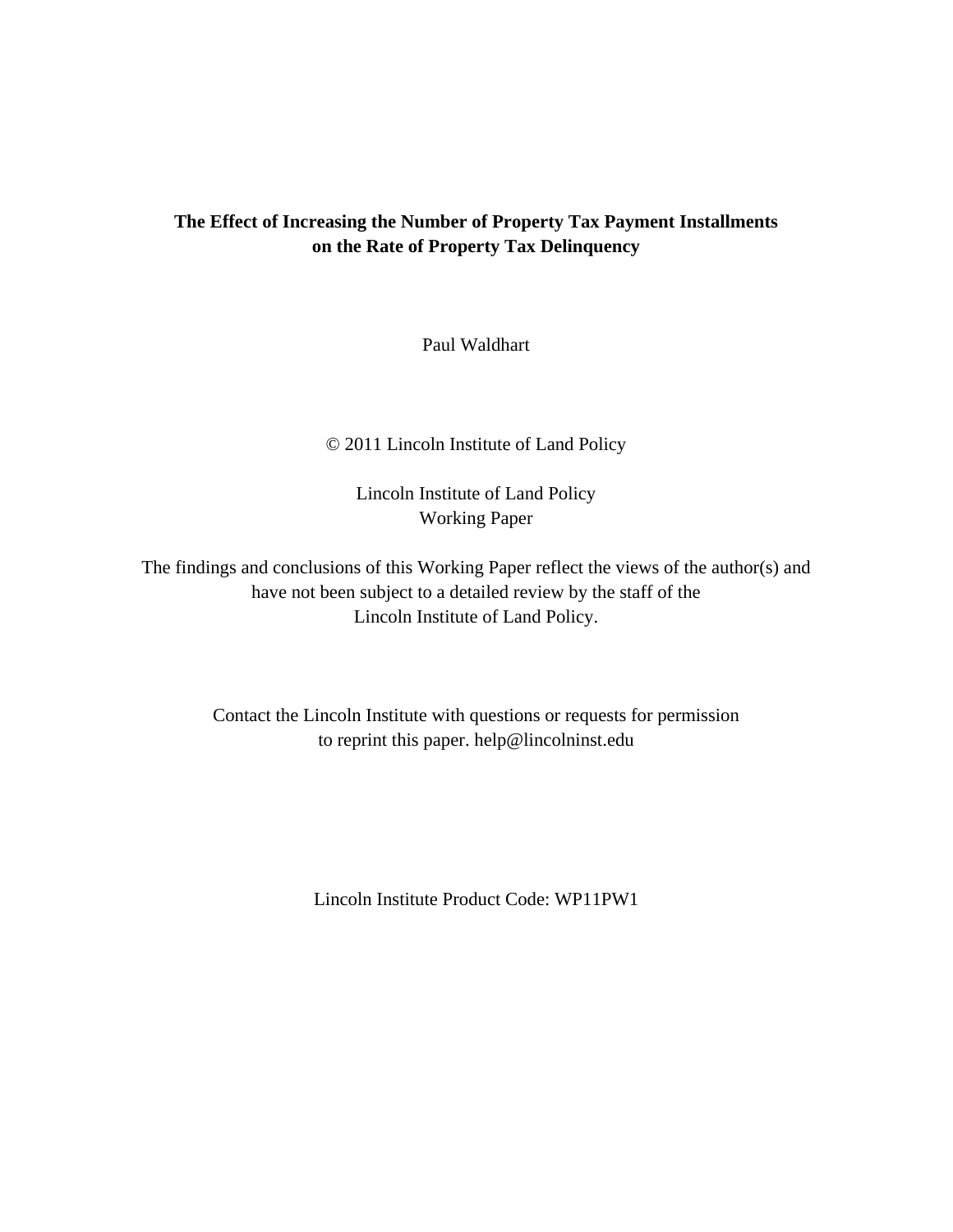### **Abstract**

At a time when property tax revenues are falling across the country, it is important to consider the impact property tax administration has on reducing delinquency. In particular, the number of installments may have an effect on delinquency. This study investigates the relationship between the number of annual payment installments and the property tax delinquency rate using multivariate regression techniques and five years of data from Wisconsin municipalities. The results of the analysis indicate that increasing the number of installment payments from two to three per year reduced the delinquency rate by nearly a 1.2 percentage point decrease in delinquency. Allowing more than three installments, however, did not lead to a statistically significant reduction in the property tax delinquency rate.

Keywords: Property tax, Delinquency, Installments, Administration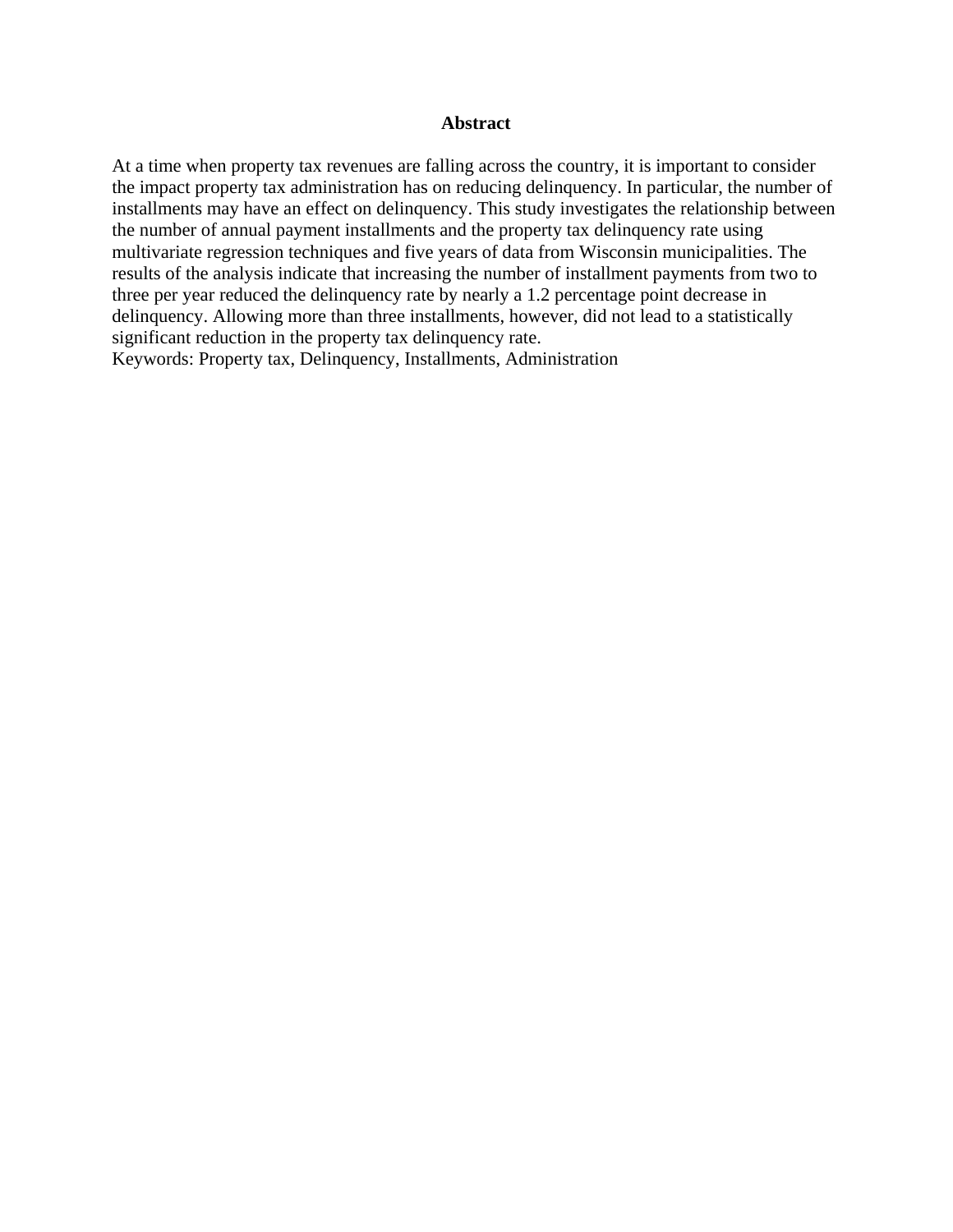### **About the Author**

Paul Waldhart received his Masters in Public Affairs from the University of Wisconsin-Madison's La Follette School of Public Affairs in May 2011. His studies included statistical and policy analysis, as well as tax policy. In addition to researching for the Lincoln Institute, Paul has co-authored working papers prepared for Wisconsin's Department of Children and Families and Wisconsin's Department of Corrections. The latter of these two reports was part of the *Wisconsin Family Impact Seminars* series and presented to Wisconsin's State Legislature. Paul currently lives in Madison, Wisconsin.

Contact information: paulwaldhart@gmail.com 608-444-8854

### **Acknowledgements**

First, I am especially grateful to Professor Andrew Reschovsky for his guidance throughout this project. I also owe an incredible deal to Dave Gawenda, the City of Madison's treasurer, for proposing this research topic and for his invaluable information and help. I also thank all the municipal and county treasurers, as well as those in Wisconsin's Department of Revenue, who took time out of their very busy schedules to gather and provide the needed data for this project. Finally, I thank the Lincoln Institute for its funding and support, without which this project would not have been possible.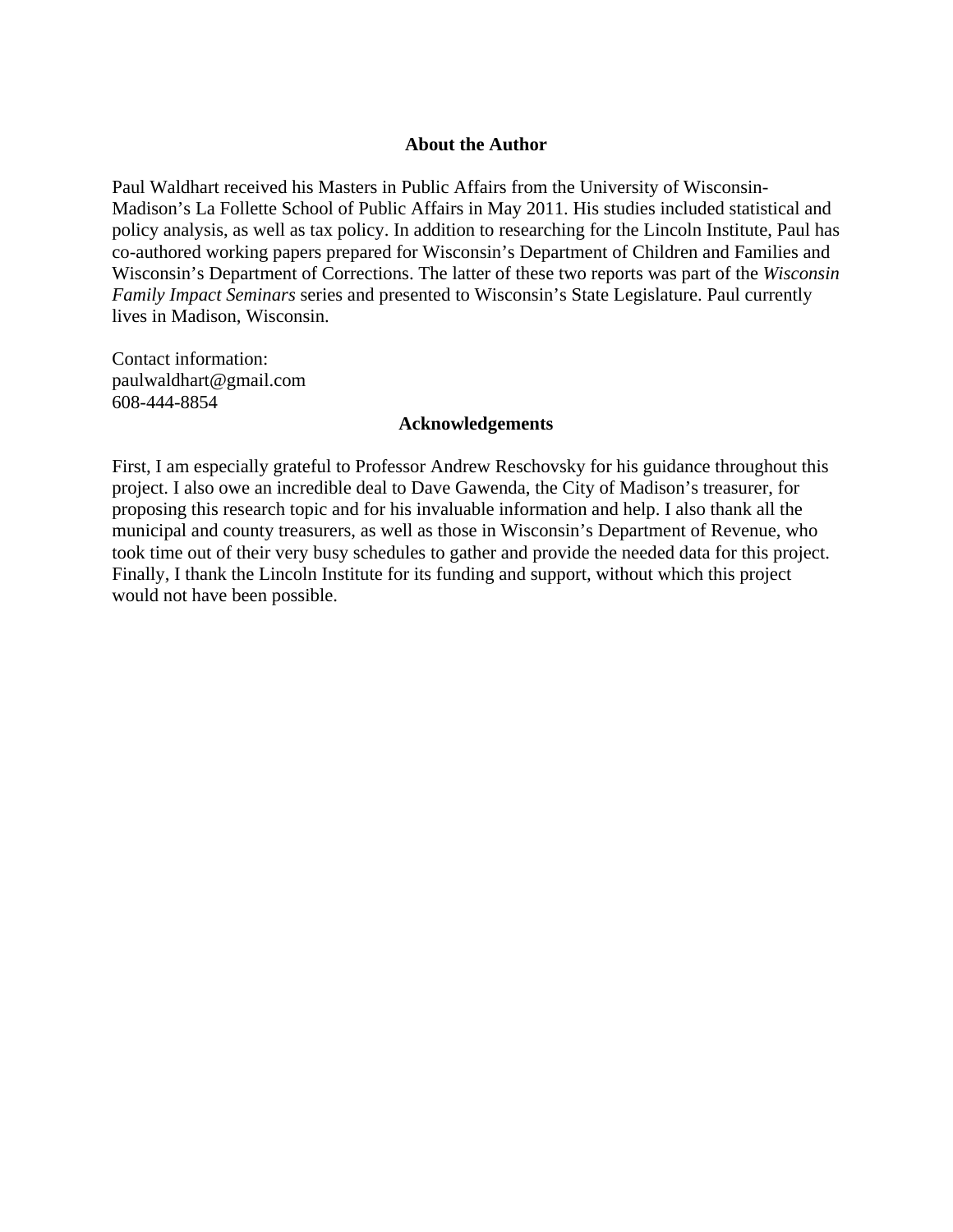# **Table of Contents**

| Equation 1: Ordinary Least Squares Regression for Delinquency Rates7                     |
|------------------------------------------------------------------------------------------|
| Table 1: Regression Results with a Dummy Variable for Multiple Installments8             |
| Equation 2: Regression Model with Dummy Variables for Three, Four, and Ten Installments9 |
| Table 2: Regression Results with Dummy Variables for Three, Four, and Ten Installments11 |
|                                                                                          |
|                                                                                          |
|                                                                                          |
|                                                                                          |
|                                                                                          |
|                                                                                          |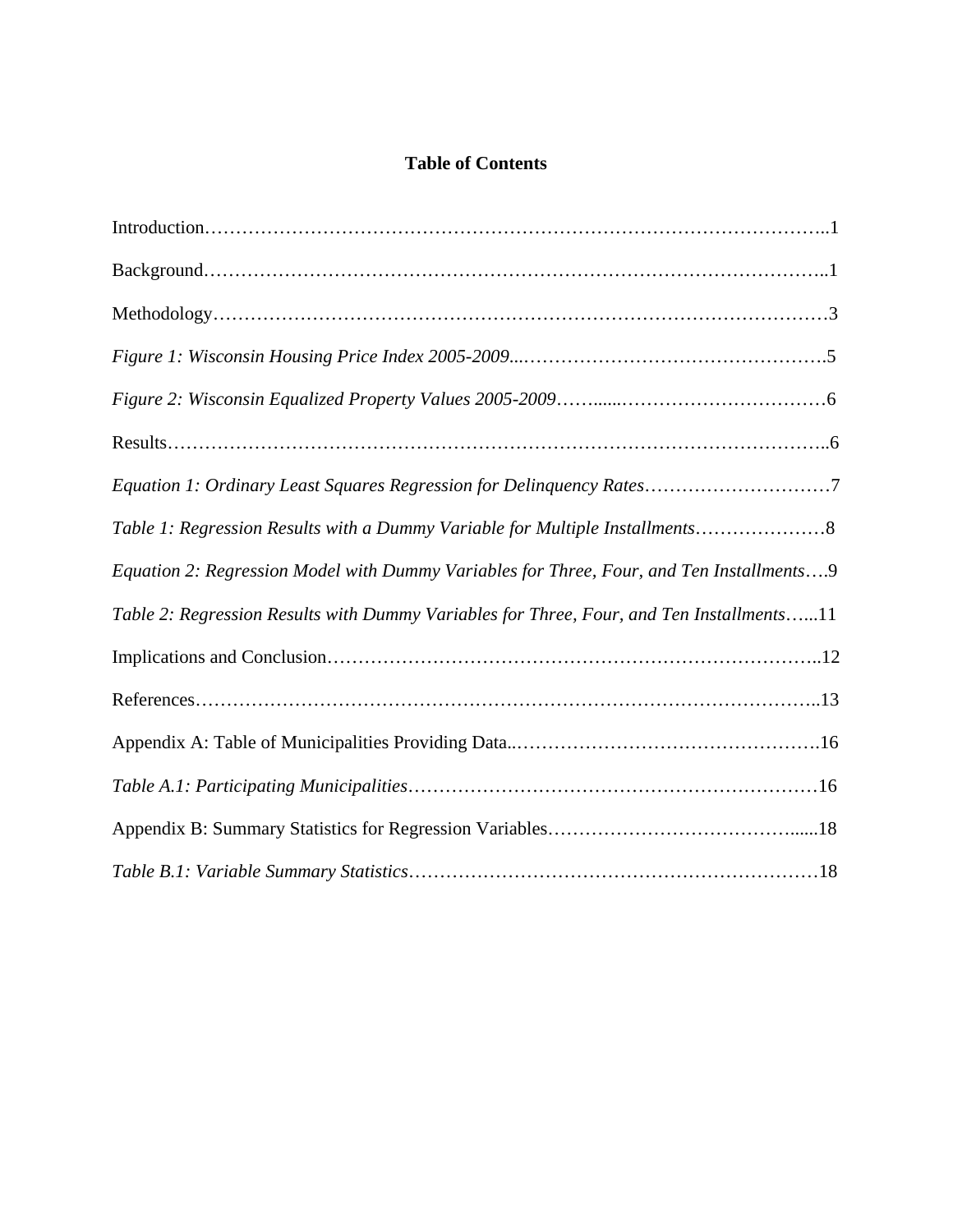#### **Introduction**

The property tax delinquency rate has risen in many Wisconsin communities over the past couple years. The rise in the delinquency rate is undoubtedly related to the Great Recession and to the near collapse of the U.S. housing market. In Wisconsin as elsewhere, housing prices have dropped sharply and the foreclosure rate has increased dramatically. At the same time, the unemployment and poverty rates have risen throughout the state. The economic situation has complicated the financing of municipal and county governments in Wisconsin. The 2011-13 biennial state budget reduced state financial assistance to local governments and included a provision to freeze property tax levies (Walker, 2011). With the state-imposed limit on tax levies, municipal and county governments may not be able to rate property tax rate to replace delinquent property tax payments. They are thus under increasing pressure to take whatever steps possible to reduce the rate of property tax delinquency.

While treasurers and local government officials have almost no ability to influence economic and housing market trends, they may be able to affect the rate of property tax delinquency by making administrative changes in the property tax collection process. By reducing delinquency rates, local governments may therefore gain "revenue frequently not available through other means" (Mikesell, 1976, p. 41). Of particular interest is the impact the number of payment installments has on real estate property tax delinquency rates. The State of Wisconsin provides a good environment to address this question. While some jurisdictions allow (non-escrow) property taxpayers to pay their annual property tax bills in two installments, other municipalities allow more than two installments. Jurisdictions also vary in their utilization of other administrative and collection practices, such as imposing late penalties and issuing reminder notices.

The core of this study will be a multivariate regression analysis designed to explain variations across jurisdictions and over time in the property tax delinquency rate, with the variable of particular interest being the number of allowable installment payments. The study will involve gathering data on delinquency rates, on the number of installment payments allowed, and on other administrative characteristics of the collection process, such as penalties for late payments, and other economic, housing market, and institutional variables that might help explain variations in property tax delinquency rates. Hopefully, results from this regression analysis will help inform administrative practices, property tax policy, and future research.

### **Background**

Property tax administration varies greatly across Wisconsin, and can even vary within each of its 72 counties. One of the largest variations is in the number of real estate property tax payment installments and who collects these installments. (Personal property taxes, by contrast, are not allowed to be collected in multiple installments in Wisconsin.) Of Wisconsin's 1850 municipalities, approximately only 60 have ordinances allowing multiple (i.e. more than two) installments for real estate taxes (Wisconsin Department of Revenue, 2011a). These municipalities are generally larger, as 22 of Wisconsin's 38 municipalities with populations over 20,000 administer multiple installments. Of these installment options, the standard way for Wisconsin counties and municipalities to administer property tax payments is with two installments, with at least half of one's taxes being due on January 31 and the rest due on July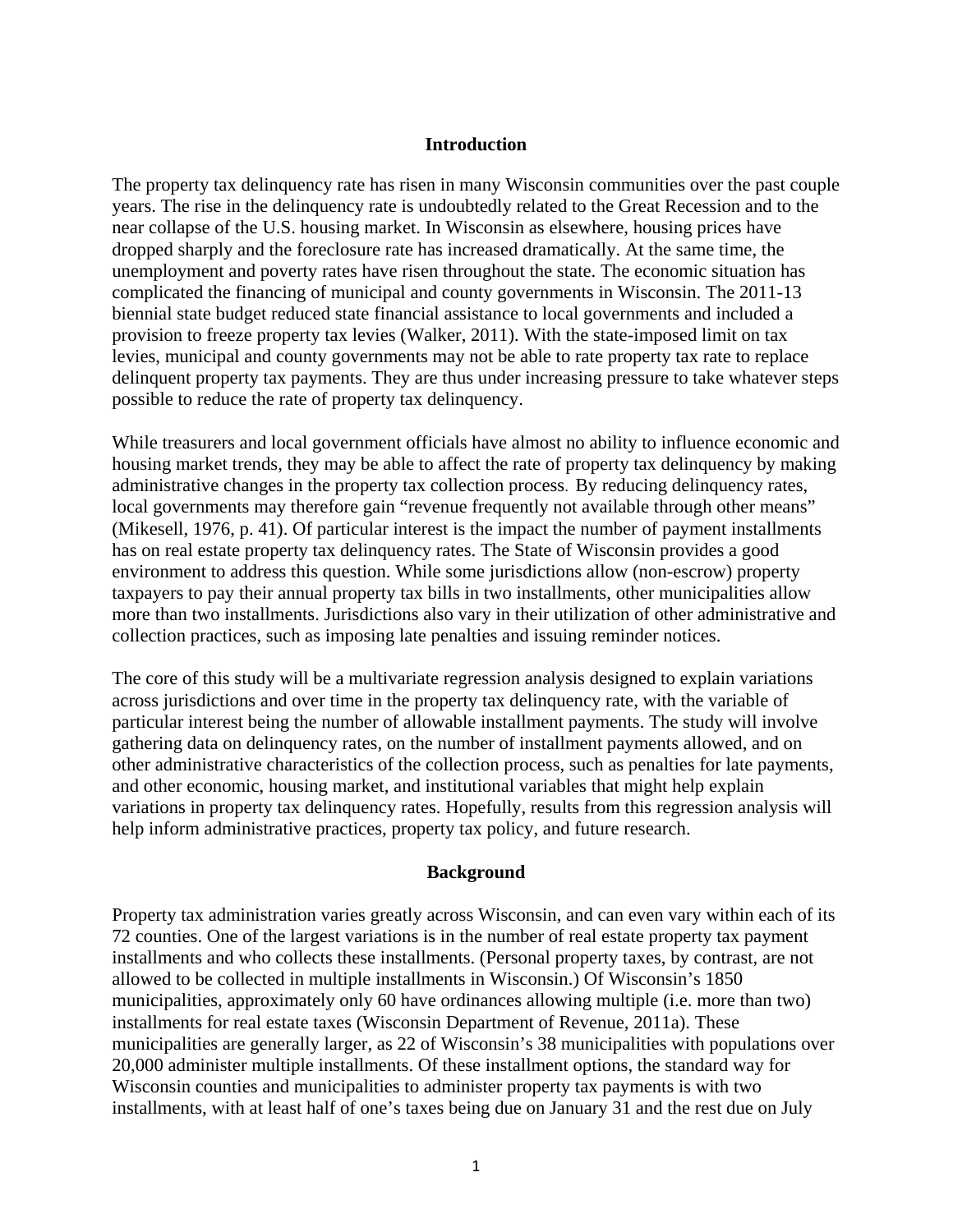31. However, if a municipality or county passes an ordinance it may have more than two installments for property taxes (Wis. Gen. Law. ch. 74, § 11-12, 2010). If a jurisdiction adopts such a measure, the final installment must still be due on July 31 of the year. The City of Milwaukee is a special case in the state in that it has 10 installments due at the end of every month from January through October (Olin, 2011).

The literature on the effect of property tax administration on delinquency is limited and existing research comes to different conclusions about the optimal number of payment installments. For example, Lowell (1976) argued that multiple installments may be more convenient and easier to pay for citizens. Similarly, Anderson and Dokko's (2009) study of California, Minnesota, and Maryland concluded that "the payment shock associated with property tax bills accelerates the pace of mortgage delinquency" (p. 55). The authors' (2009, 2011) results indicated that escrow accounts, which break up payments into multiple installments, may help reduce delinquency. In their recent examination of the effect of escrow accounts, Carbal and Hoxby's (2010) also suggest that breaking property tax payments over multiple installments may make people less opposed to higher tax rates. To the extent that multiple payments administered by local governments mimic escrow accounts, these research results indicate that they may then help jurisdictions raise more revenue. By contrast, O'Flaherty (1990) argued for less (preferably only one, in his view) payment installment. He supports this by stating that multiple installments "provide strong incentives for inefficient speculation with public funds, and these incentives have caused serious dislocations in urban real estate markets" (p. 305). Such speculation is then argued to cause more people to choose to go into delinquency. A review of the existing literature discovered no previous efforts to estimate the effect of local government installment practices on delinquency.

It is important to consider how jurisdictions handle and penalize delinquencies. In Wisconsin municipalities with two-installments, if a property owner does not pay at least half of his or her tax bill by February  $1<sup>st</sup>$ , then he or she is labeled as delinquent. Being characterized as delinquent forfeits the right to pay in multiple installments and forces the taxpayer to pay the full year's tax immediately. One similarly becomes delinquent if all taxes are not paid within five days of the second installment's due date. If there are more than two installments, a taxpayer becomes delinquent if any installment is not paid in full. Again, the taxpayer must then pay all taxes immediately and the taxpayer remains in delinquent status for the rest of the year. However, in Milwaukee's ten installment system one does not forfeit the right to pay in multiple installments if one is late on a single payment (Klajbor, 2011). Delinquent property taxes are charged an interest rate of 1 percent a month "from the preceding February 1, as opposed to the day on which they become delinquent" (Olin, 2011, p. 14). Counties also are able to charge an additional 0.5 percent penalty per month if the county chooses, and after two years the county can sell a property whose owner remains delinquent.

Collection methods for delinquent payments vary across and within Wisconsin counties. Some municipalities collect their own delinquent taxes, while many others give the county this responsibility. If counties are responsible, then after the collection period they are required to pay municipalities any owed taxes (Olin, 2011). Counties are often able to keep the revenues gained by charging the 0.5 percent penalty; however, if the county fails to collect the full amount owed, it is still required to pay municipalities in full (Gawenda, 2011).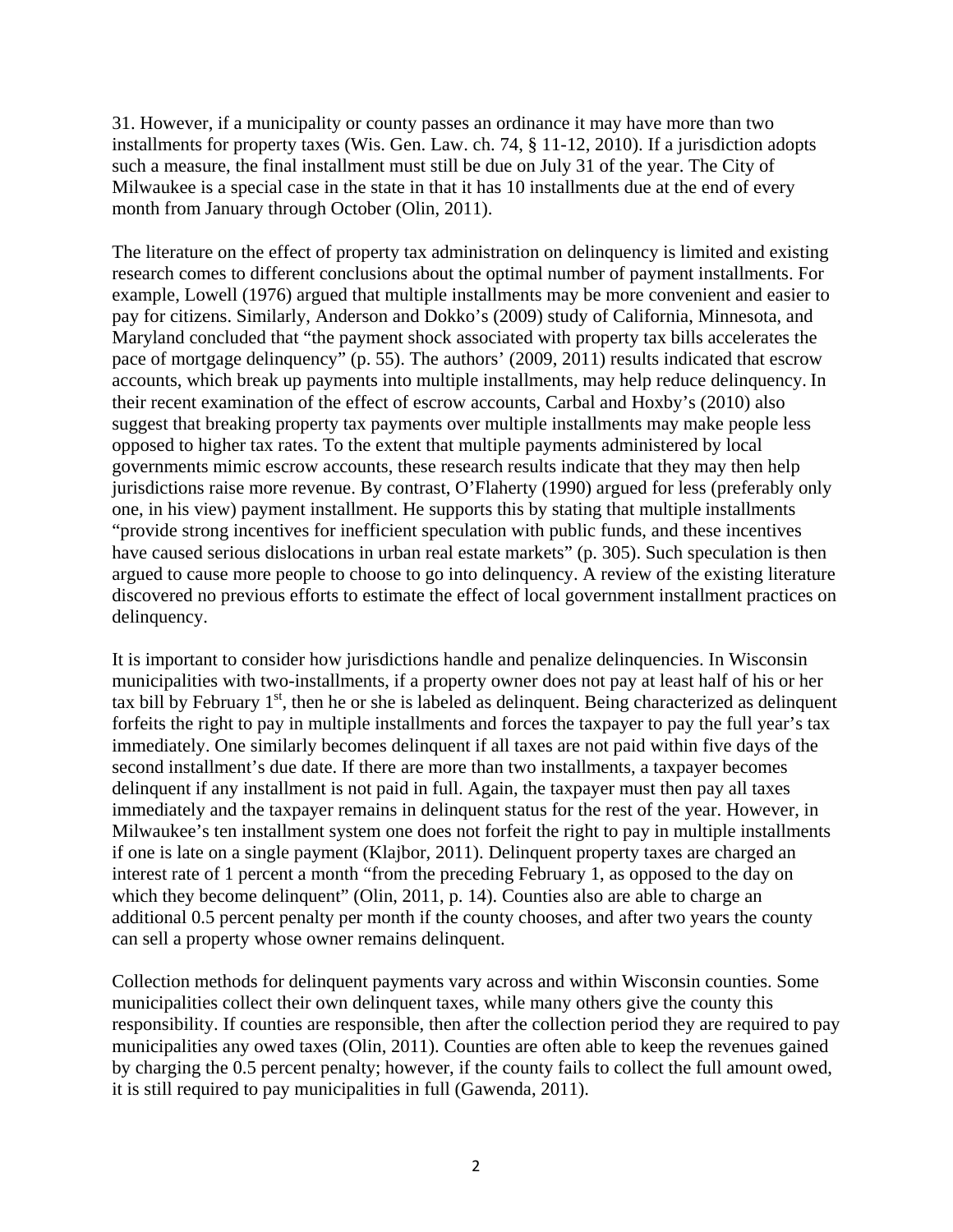### **Methodology**

In order to investigate how the probability of being delinquent relates to various administrative procedures, including the number of installment payments allowed, information on delinquency rates and other factors was collected for the years 2005 through 2009.

### **Dependent Variable: Delinquency Rates**

Being the dependent variable under examination, delinquency rates are the most important information to gather. However, in Wisconsin this was the most difficult data to compile and compare across municipalities. The state does not collect delinquency amounts for the July 31 deadline in two installment municipalities and does not make available any delinquency data for multiple installment municipalities. Instead, these data must be collected by contacting each individual municipal or county treasurer and asking for the data. Overall, I contacted over 50 local government officials for delinquency data. Of these, 37 municipalities were able to provide data in a timely fashion. See Appendix A for a list of participating municipalities. In Wisconsin, some cities and villages belong to multiple counties, each with different tax rates and government administration. If a municipality belonged to multiple counties then each county's portion of that municipality was treated as if it was its own municipality. Some officials could not provide information for each year requested. While some municipalities had delinquency amounts and rates readily available electronically, others only had paper files that needed to be inputted into the computer or scanned. Across the state the availability, specificity, and dates attributed to delinquency rates varied.

While each municipality and county is required to fill out certain forms at different stages of the property tax collection process, such as the "sale book" report after the August settlement for delinquencies, municipalities organize and store their records differently. Despite attempts to get uniform data from officials the dates which municipalities and counties claimed to have information varied as well. Given the time constraints of this study, some counties were only able to provide information for the July 31 payment deadline while others provided information from after the August settlement process, and still others provided data at the end of calendar year. Many treasurers and administrative officials stressed that to make an "apples to apples" comparison between delinquency rates such variations needed to be controlled for. Others believed that the difference between the data after July 31 and after the settlement process was negligible. To compare as accurately as possible across municipalities, I included dummy variables in the regression that separates delinquency rates between information from soon after the July 31 deadline, the Sept. 1 "sales book" report, and end of the year records.

Finding a standard way to calculate total tax levies for local governments posed further difficulties in collecting property tax delinquency rates. Wisconsin municipalities receive tax credits from the state that act as property tax relief. These include the school levy credit, which is based on the "municipality's share of statewide levies" (Runde, 2011, p. 2); the lottery and gaming credit, which distributes a portion of state revenues from those sources; and the first dollar credit, which is distributed by multiplying a property's "gross school tax rate by a credit base value … or the property's fair market value, whichever is less" (ibid., p. 3). To compute a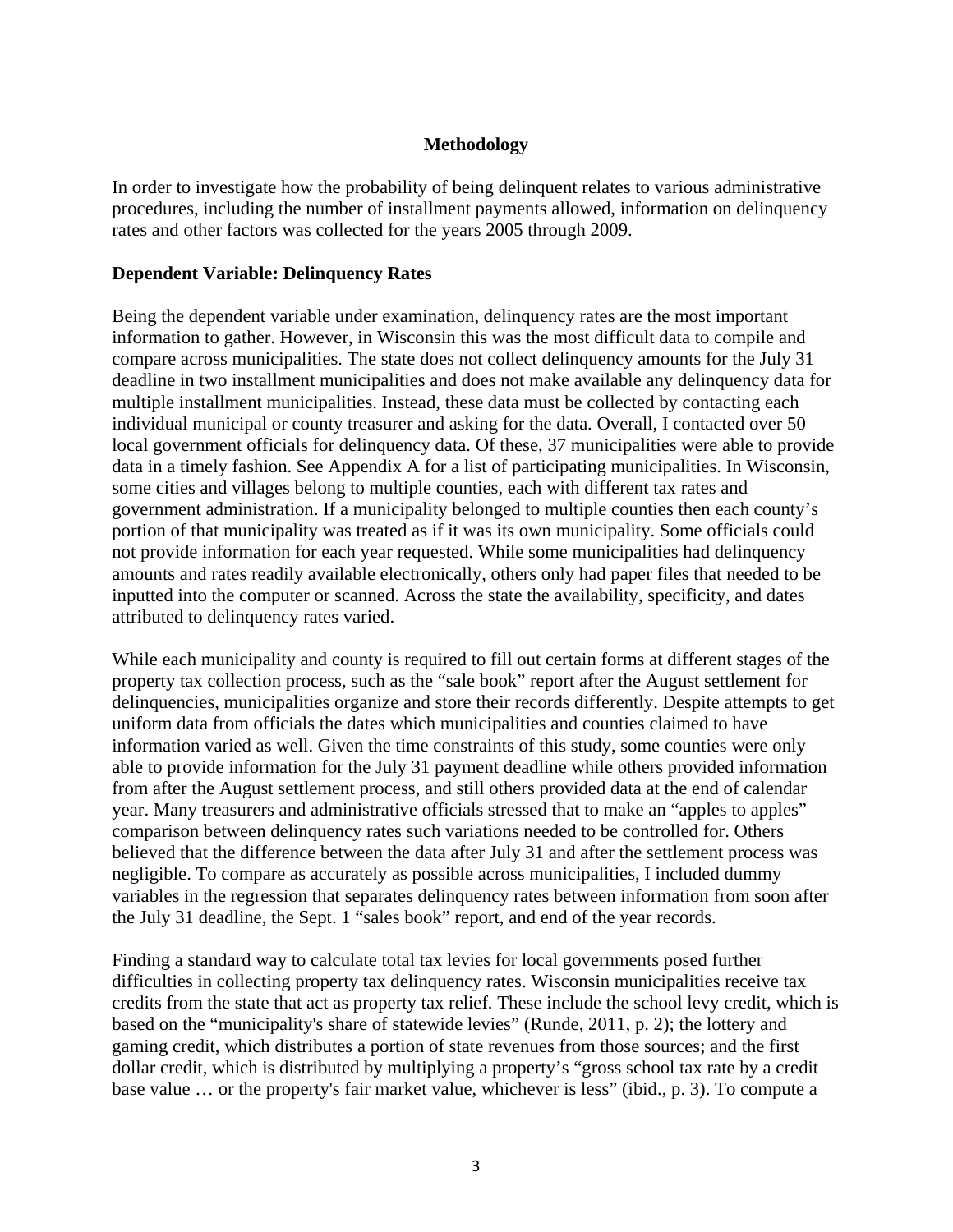municipality's "net general tax" these credits are subtracted from gross taxes (Olin, 2011). The delinquency rate is the amount delinquent divided by the net general tax levied on a municipality. Delinquency rates provided by municipalities would ideally be calculated using net levy figures. However, some municipalities were only able to provide gross levy figures in time for this report. To help control for this (as a gross levy denominator would create smaller percentages of delinquency than a net levy denominator), I created a dummy variable to control for municipalities that provided net versus gross levy amounts. Municipalities for which this could not be determined were coded as missing for this variable.

Ideally delinquency amounts and levy totals would also only include real estate property taxes and not any special charges. Such charges were separated out when possible, but many municipalities were not able to do so. Because such charges are included both in a jurisdiction's total levy as well as delinquent amounts, these figures may not bias delinquency rates greatly. The effect of having these charges included in many observations is assumed to be negligible, but the variation across observations should be noted. Again, these variations in levy and delinquency amounts were primarily because of differences in reporting mechanisms and administrative capacity.

### **Independent Variables**

To help control for various factors that might have an impact on delinquency rates, I collected information on a variety of independent variables for Wisconsin's municipalities. Some of these measures (i.e. poverty rates, unemployment rates, and FHFA Housing Price Index) were not available for smaller municipalities. In these instances county, metropolitan statistical area, or state-level data were used. Whether a municipality has two or more installments was the most important independent variable for the purposes of this study. If reminder notices are sent prior to installment due dates and if a jurisdiction charges the optional extra 0.5 percent penalty rate for delinquency were also included as independent variables. Recent regression analysis evidence from Berger, Collins, Fuchs, Ley, and Rosen (2011) found that sending reminder notices and charging higher penalties were strongly correlated with lower delinquency rates for special fees for property taxes. The logic behind these results extends to real estate property taxes as well. This information was provided by treasury officials. Another administrative variable to consider is the property tax rate. Mikesell (1976) found a highly significant correlation between property tax rates and delinquency, and therefore Wisconsin Department of Revenue (2005a, 2006a, 2007a, 2008a, 2009a) municipal-level average full effective tax rate data were used in this analysis.

Beyond administrative factors, information on several other important socioeconomic and housing market variables were collected that may impact property tax delinquency. Population for each municipality was collected from Wisconsin's Department of Revenue (2006b, 2008b, 2009b, 2010a, 2011b). Poverty rates were collected from the U.S. Census Bureau's American Community Survey (American Community Survey, 2011). For larger municipalities these data were available for each year from 2005 through 2009, while for smaller municipalities poverty rates were either only available as a five year average or, if the municipality was too small to be covered by the survey, county level poverty rates were used instead. The same issues applied to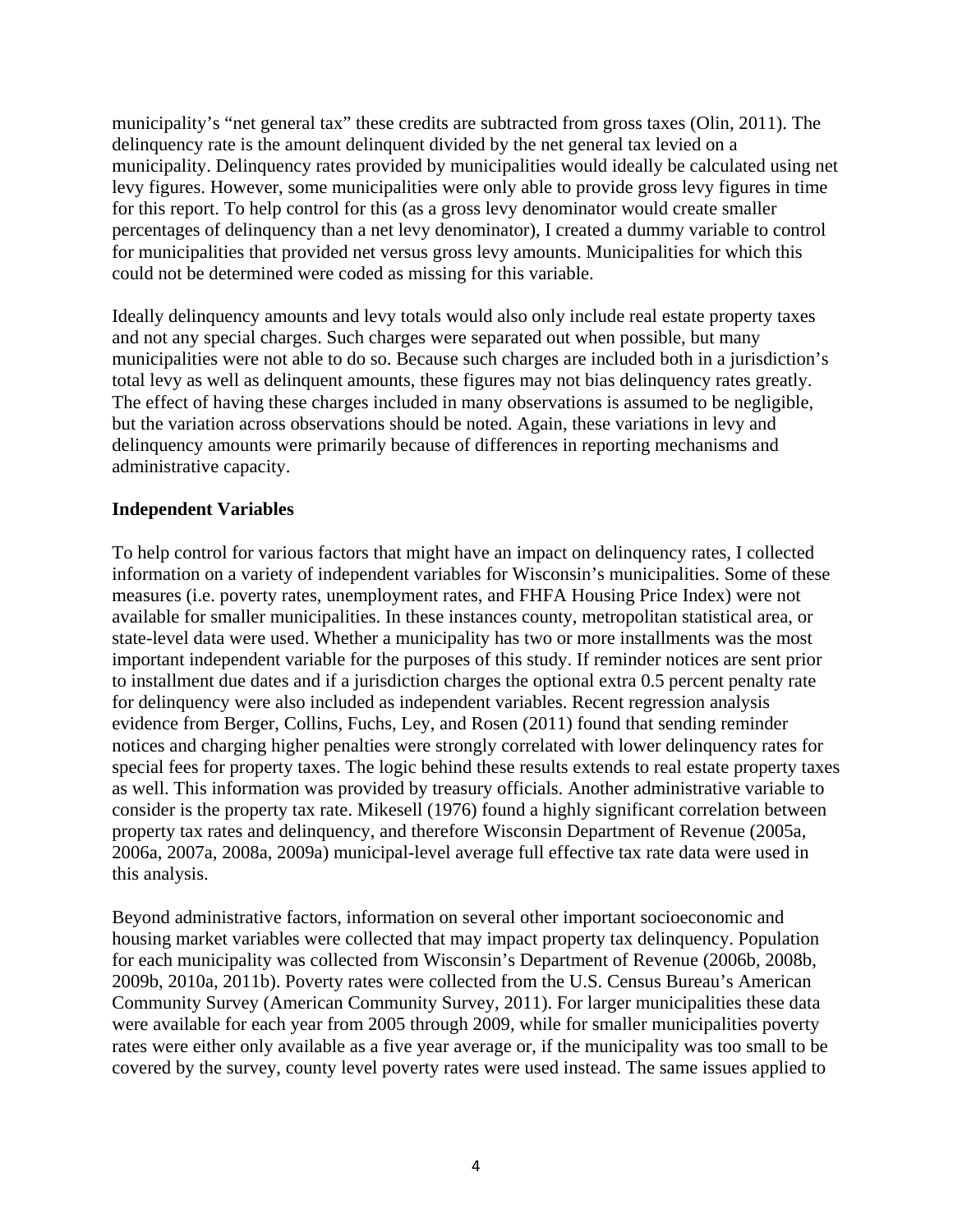unemployment levels, though for these figures data were compiled from Wisconsin's Department of Workforce Development's (2011) WORKnet online database.

It is also important to consider the potential impact of changes in the housing market on property tax delinquency. If housing values drop below the value of outstanding mortgages, homeowners are more likely to become delinquent on their mortgage payments and face the possibility of foreclosures. In those cases, the probability of property tax delinquency. I measure changes in housing prices by using the repeat-sale housing price index produced by the Federal Housing Finance Agency (2011a, 2011b). As illustrated by Figure 1, housing prices have fallen in Wisconsin in recent years.





Source: Author, using Federal Housing Finance Agency (2011b) data

For similar reasons I included per-capita equalized property values for Wisconsin municipalities. The proportion of equalized property values that is residential also was added to control for the possibility that residential property is more likely to become delinquent. As shown in Figure 2, total state equalized property values have plateaued after having risen for years. Fortunately, Wisconsin Department of Revenue (2006c, 2007b, 2008c, 2009c, 2010b) equalized value data is available for each municipality for 2005-2009. These figures were then divided by each jurisdiction's population to attain per capita values.

Finally, it was important to capture the effect of foreclosures on delinquency. To do this, RealtyTrac (2011) data were used. Unfortunately, only April, 2011 data is currently publicly available. While using this data for each observation for 2005-2009 is admittedly a very crude estimate, it still captures differences across municipalities in the frequency of foreclosures and provides an indicator of especially weak housing markets. See Appendix B for a list for descriptive statistics for all variables included.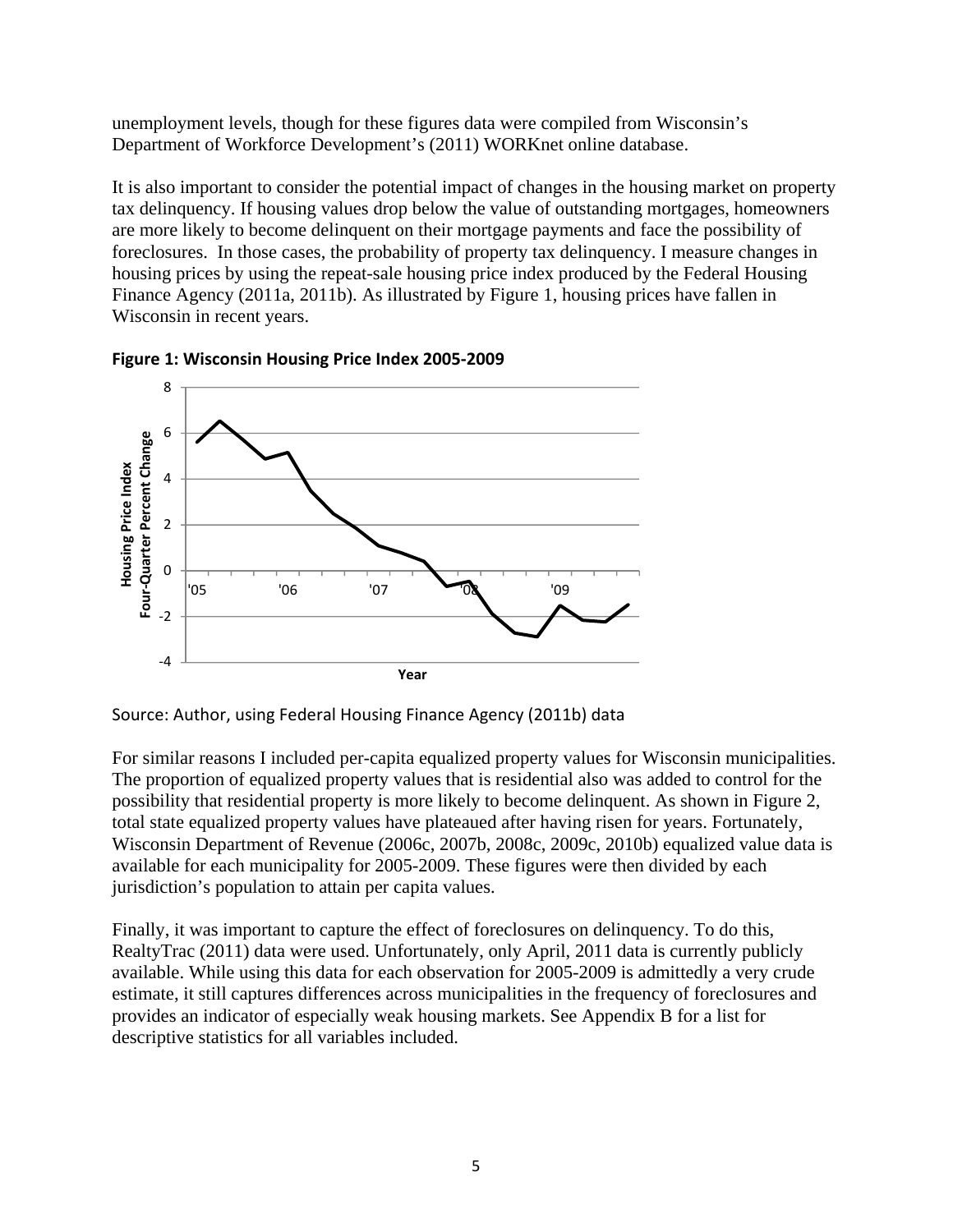

**Figure 2: Wisconsin Equalized Property Values 2005‐2009**

Source: Author, using Wisconsin Department of Revenue (2011c) data.

### **Variables considered but not included**

I initially hoped to capture the "5 working day" grace period for each deadline established with the 2005 Wisconsin Act 349 (Wisconsin State Legislature, 2006). Since this grace period only became effective for collections in 2007 for the 2006 tax year, delinquency rates may be lower in the years after the implementation of grace periods. In the end, a dummy variable controlling for the years with a grace period was not included for two reasons. First, the dummy variable caused multicollinearity issues as the variable appeared to be capturing socioeconomic and housing market factors, already included in the regression model. Second, including a grace period would be most helpful if data were collected for each deadline date. For most instances this was not the case, however.

#### **Results**

Holding the discussed independent variables constant, I ran a multivariate regression to test the following null and alternate hypotheses relating to the effect of administrative practices on real estate property tax delinquency:

 $H<sub>01</sub>$ : There is no difference in delinquency when a municipality has multiple payment installments

HA1: Having multiple (more than two) installments correlates with lower delinquency rates

 $H<sub>02</sub>$ : Having reminder notices sent ahead of installment deadlines has no effect on delinquency rates

HA2: Having reminder notices sent ahead of installments correlates with lower delinquency rates

 $H<sub>03</sub>$ : The optional penalty for delinquency has no effect on delinquency rates HA3: Greater penalties for delinquency correlate with lower delinquency rates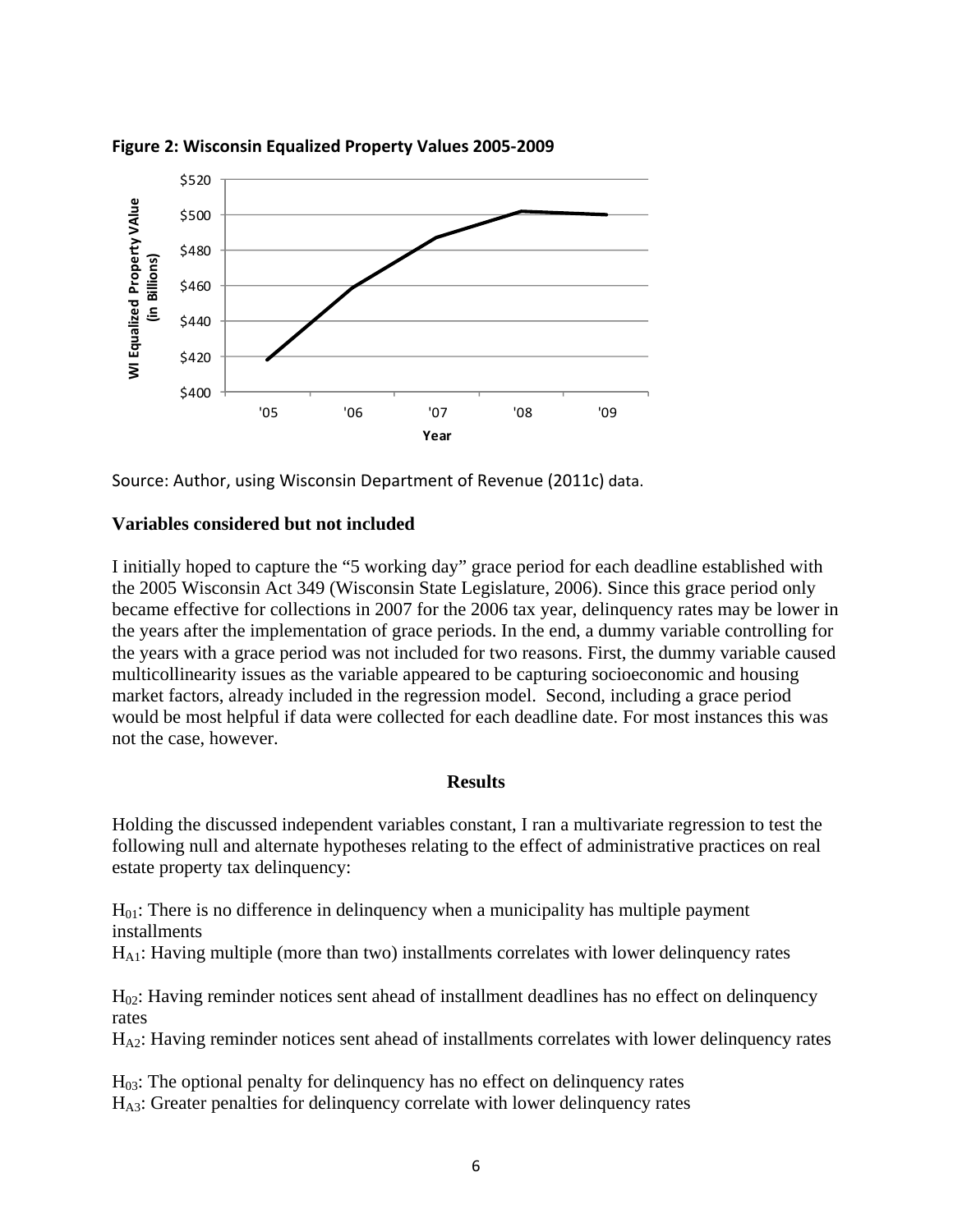To test these hypotheses information for 185 observations was incorporated into an Ordinary Least Squares (OLS) regression. A time-series fixed effects model could not be used because the binary variables for notices and penalties in this model did not vary within any municipality over the observed years. As part of this OLS regression, clustered robust standard errors were incorporated to control for heteroskedasticy (when the variation in a regression's error terms is different across observations) and for variation within municipalities across observations due to unobserved characteristics of that specific municipality. Equation 1 uses a dummy variable to indicate municipalities that collected property taxes using multiple (more than two) installments.

### **Equation 1: Ordinary Least Squares Regression for Delinquency Rates**

```
\gamma[Percent delinquent] = \beta_0 + \beta_4[Multiple installments] + \beta_2[Population]
+ \beta_3 [Housing Price Index] + \beta_4 [Percent foreclosurs] + \beta_5 [Per capita equalized
property value] + \beta_e [Percent average effective tax rate] + \beta_z [Percent unemployment]
+ \beta_8 [Percent poverty] + \beta_9 [Reminder notices] + \beta_{10} [Penalty] + \beta_{11} [Net levy]
+ \beta_{12} [Sept. 1 sale book data] + \beta_{12} [Post-sale book data] + \mathcal{E}[Error]
```
The dummy variable for July‐August (pre‐sale book) data was not be included in the regression because of multicollinearity, and is instead part of the constant term.

In this initial regression, shown in Table 1, the percent in poverty, the per capita equalized property value, and an indicator of whether the data came from the sale book period were statistically significant at the 95 percent confidence level  $(p<0.05)$ . The Housing Price Index and the foreclosure rate were the only variables significant at the 99 percent confidence level (p<0.01). For these two variables the small coefficient on the Housing Price Index (-0.0914) illustrates a relatively small effect size on delinquency rates, compared to a nearly 7 percentage point increase in delinquency a one percentage point increase in the foreclosure rate. The key variable of interest, the dummy variable for a municipality that has multiple installments, was not quite statistically significant, with a p-value of 0.141. That is, there is an 85.9 percent probability that the true effect of having multiple installments will decrease delinquency between 1.822 and 0.267 percentage points, with an estimated effect of a 0.776 percentage point decrease. Because this estimate did not have a p-value of less than 0.05, there is insufficient statistical evidence with this regression model to suggest that simply having more than two installments, regardless of the number, decreases delinquency. The variables indicating whether a jurisdiction provides reminder notices or utilizes the extra 0.5 percent penalty were not statistically significant, with pvalues of 0.641 and 0.550, respectively. Hypotheses  $H_{A2}$  and  $H_{A3}$  in this model are thus not statistically supported.

The "goodness of fit" of this model, identified by the adjusted R-squared statistic, was 0.5734. This is a quite high  $R^2$  considering the imprecision of some of the independent variables and the complexity and range of factors that contribute to property tax delinquency.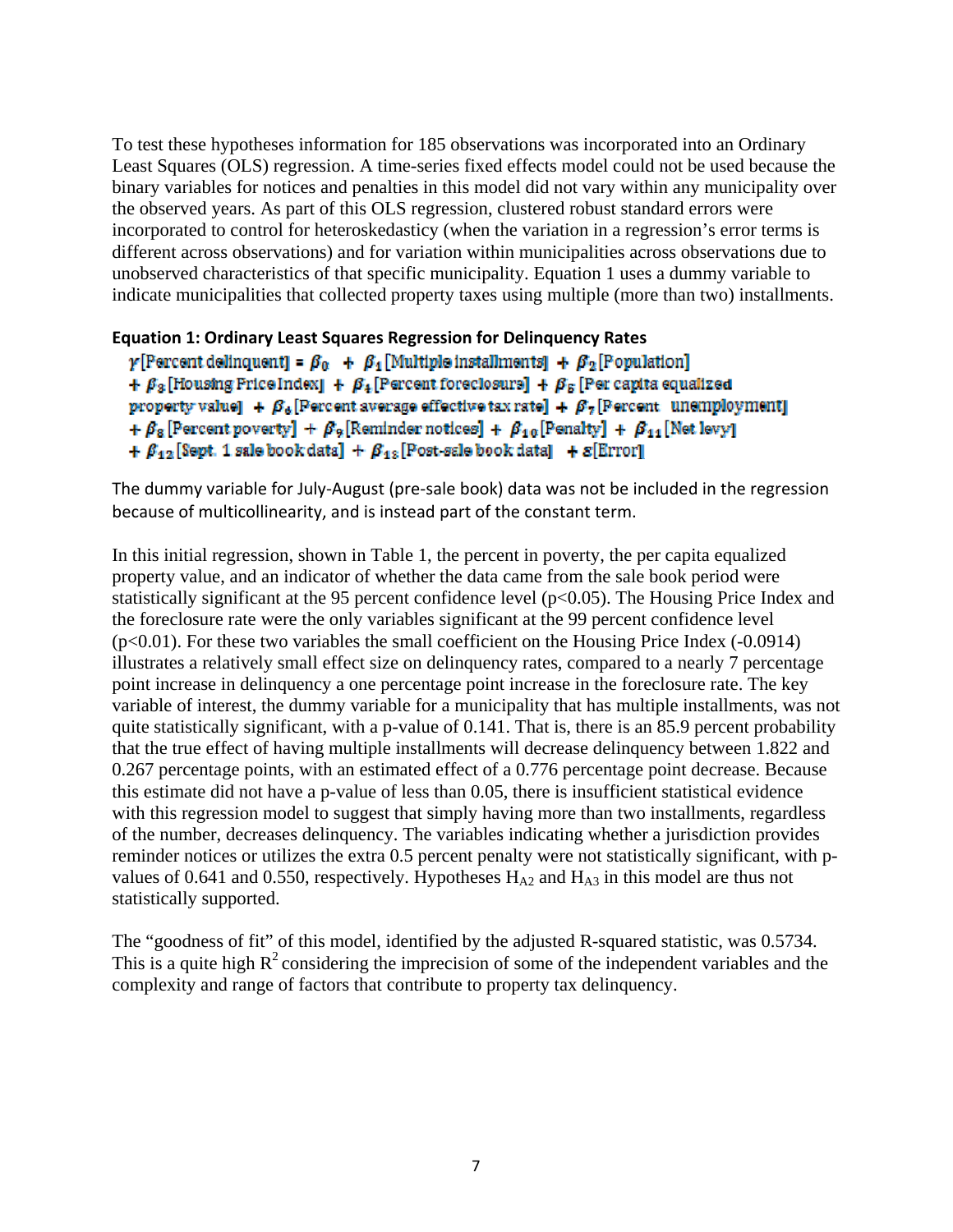**Table 1: Regression Results with a Dummy Variable for Multiple Installments, with Percent Delinquent as the Dependent Variable**

|                                                  |                                  | <b>T-test</b>        |                  |  |
|--------------------------------------------------|----------------------------------|----------------------|------------------|--|
| <b>Variables</b><br><b>Multiple Installments</b> | <b>Coefficients</b><br>$-0.7765$ | statistic<br>$-1.51$ | P-value<br>0.141 |  |
|                                                  |                                  |                      |                  |  |
|                                                  | (0.5158)<br>$-0.00000161$        | $-0.72$              | 0.476            |  |
| Population                                       |                                  |                      |                  |  |
|                                                  | (0.00000224)<br>$-0.0914***$     | $-3.76$              | 0.001            |  |
| <b>Housing Price Index</b>                       |                                  |                      |                  |  |
| Percent foreclosure                              | (0.0243)<br>7.1620***            |                      |                  |  |
|                                                  |                                  | 3.22                 | 0.003            |  |
| Per capita equalized                             | (2.2245)                         |                      |                  |  |
| property value                                   | $-0.000013**$                    | $-2.63$              | 0.013            |  |
|                                                  | (0.00000494)                     |                      |                  |  |
| Percent average                                  |                                  |                      |                  |  |
| effective tax rate                               | $-0.2323$                        | $-0.29$              | 0.776            |  |
|                                                  | (0.8103)                         |                      |                  |  |
| Percent                                          |                                  |                      |                  |  |
| unemployment                                     | 0.000185                         | 0.53                 | 0.600            |  |
|                                                  | (0.000350)                       |                      |                  |  |
| Percent poverty                                  | $0.0851**$                       | 2.107                | 0.046            |  |
|                                                  | (0.0411)                         |                      |                  |  |
| <b>Reminder Notices</b>                          | 0.2387                           | 0.47                 | 0.641            |  |
|                                                  | (0.5069)                         |                      |                  |  |
| Penalty                                          | 0.2573                           | 0.60                 | 0.550            |  |
|                                                  | (0.4258)                         |                      |                  |  |
| Net levy data                                    | 0.5311                           | 1.31                 | 0.197            |  |
|                                                  | (0.4042)                         |                      |                  |  |
| Sept. 1 sale book data                           | 1.7373**                         | 2.54                 | 0.016            |  |
|                                                  | (0.6843)                         |                      |                  |  |
| Post-sale book data                              | $-0.6852*$                       | $-1.75$              | 0.089            |  |
|                                                  | (0.3925)                         |                      |                  |  |
| Constant                                         | 1.5242                           | 0.76                 | 0.451            |  |
|                                                  | (1.9989)                         |                      |                  |  |
| <b>Observations</b>                              | 185                              |                      |                  |  |
| R-squared                                        | 0.5734                           |                      |                  |  |

\*\*\* p<0.01, \*\* p<0.05, \* p<0.1

Robust standard errors are in parentheses. The coefficients represent the estimated change in percent delinquency from either a one percent change or (if the variable is a dummy variable) if the observation has that characteristic, holding all other factors constant.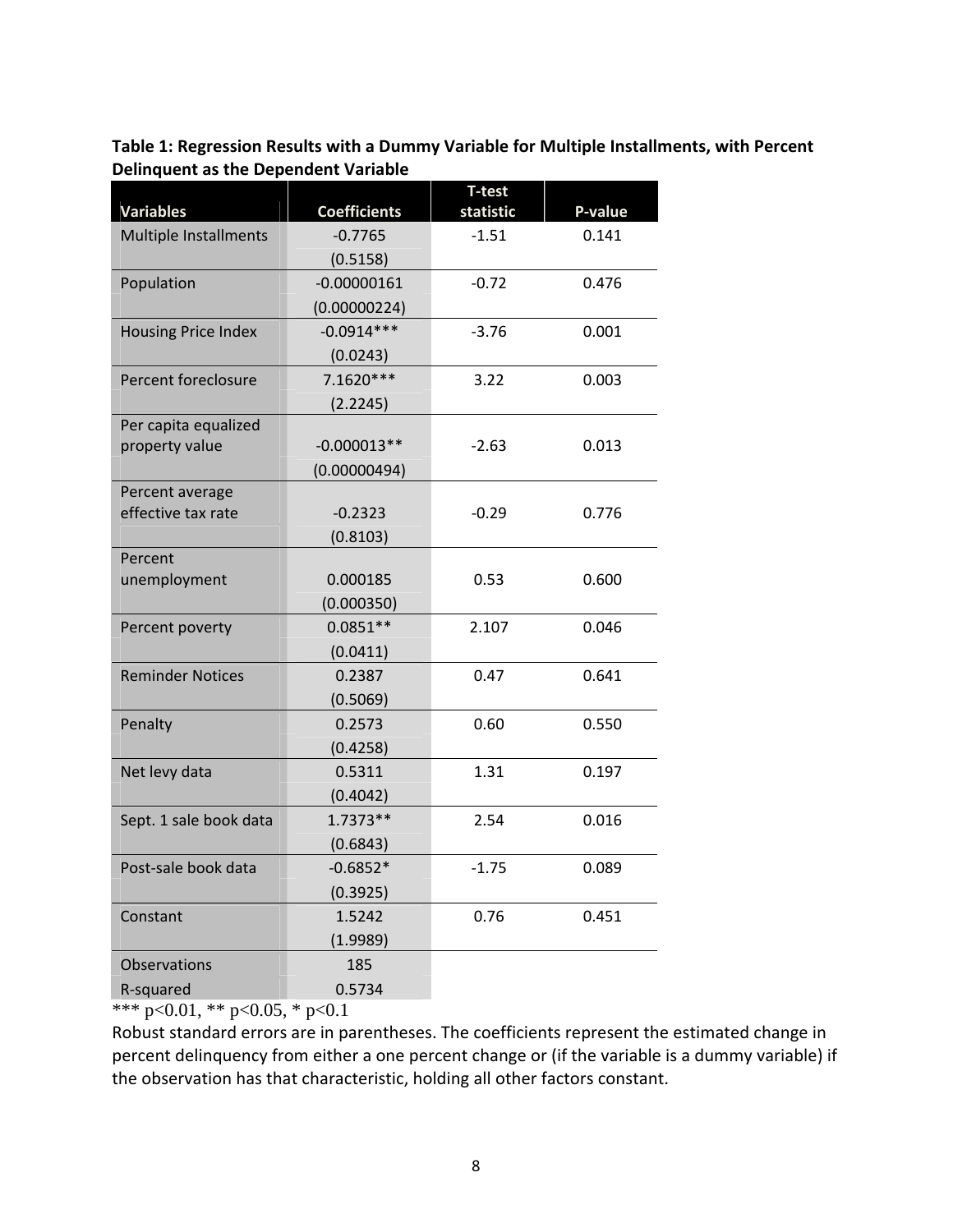Using a dummy variable to indicate the use of multiple installments may not be the best or most accurate way of estimating the effect of installments on delinquency. To better examine the effects of having three, four, or (in Milwaukee's case) ten installments, dummy variables were included for each of these. Doing so allows one to see the impact for each of these on delinquency compared to the standard two-installments.

This regression model seeks to test the following additional hypotheses:

H04: Having three installments has no significantly different effect on delinquency than two installments

HA4: Having three installments correlates with lower delinquency than two installments

H05: Having four installments has no significantly different effect on delinquency than two installments

 $H<sub>AS</sub>$ : Having four installments correlates with lower delinquency than two installments

H06: Having ten installments has no significantly different effect on delinquency than two installments

HA6: Having ten installments correlates with lower delinquency than two installments

 It is also worth noting that since Milwaukee is the only municipality with ten (let alone more than four) installments in the state, having a dummy variable for ten installments is in effect a dummy variable for the City of Milwaukee.

### **Equation 2: Regression Model with Dummy Variables for Three, Four, and Ten Installments**

 $\gamma$ [Fercent delinquent] =  $\beta_0 + \beta_4$  [Three installments] +  $\beta_2$  [Four installments] +  $\beta_3$  [Ten installments] +  $\beta_4$  [Population] +  $\beta_5$  [Housing Price Index]  $+\beta_6$  [Percent foreclosure]  $+\beta_7$  [Per capita equalized property value] +  $\beta_8$  [Percent average effective tax rate] +  $\beta_9$  [Percent unemployment] +  $\beta_{10}$  [Percent poverty] +  $\beta_{11}$  [Reminder notices] +  $\beta_{12}$  [Penalty] +  $\beta_{13}$  [Net levy] +  $\beta_{14}$  [Sept. 1 sale book data] +  $\beta_{15}$  [Post-sale book data] + s [Error]

The results from estimating equation 2 are shown in Table 2. Compared to equation 1, housing market and socioeconomic variables, as well as municipal population have increased statistical significance. This indicates that the previous model's dummy variable for multiple installments was correlated with many of these factors, thus making it difficult to identify the independent effect of these other variables. In this model the housing price index, and the percent in foreclosure remained highly significant  $(p<0.01)$  predictors of delinquency. Of these, the percent foreclosure still had by far the largest impact on delinquency, as a one percentage point increase in a jurisdiction's foreclosure rate (the number of properties out of 1000 that are foreclosed) correlates with an estimated 7.22 percentage point increase in delinquency. The percent of a population in poverty was statistically significant at the 95 percent confidence level, but the effect size of this on delinquency is very small.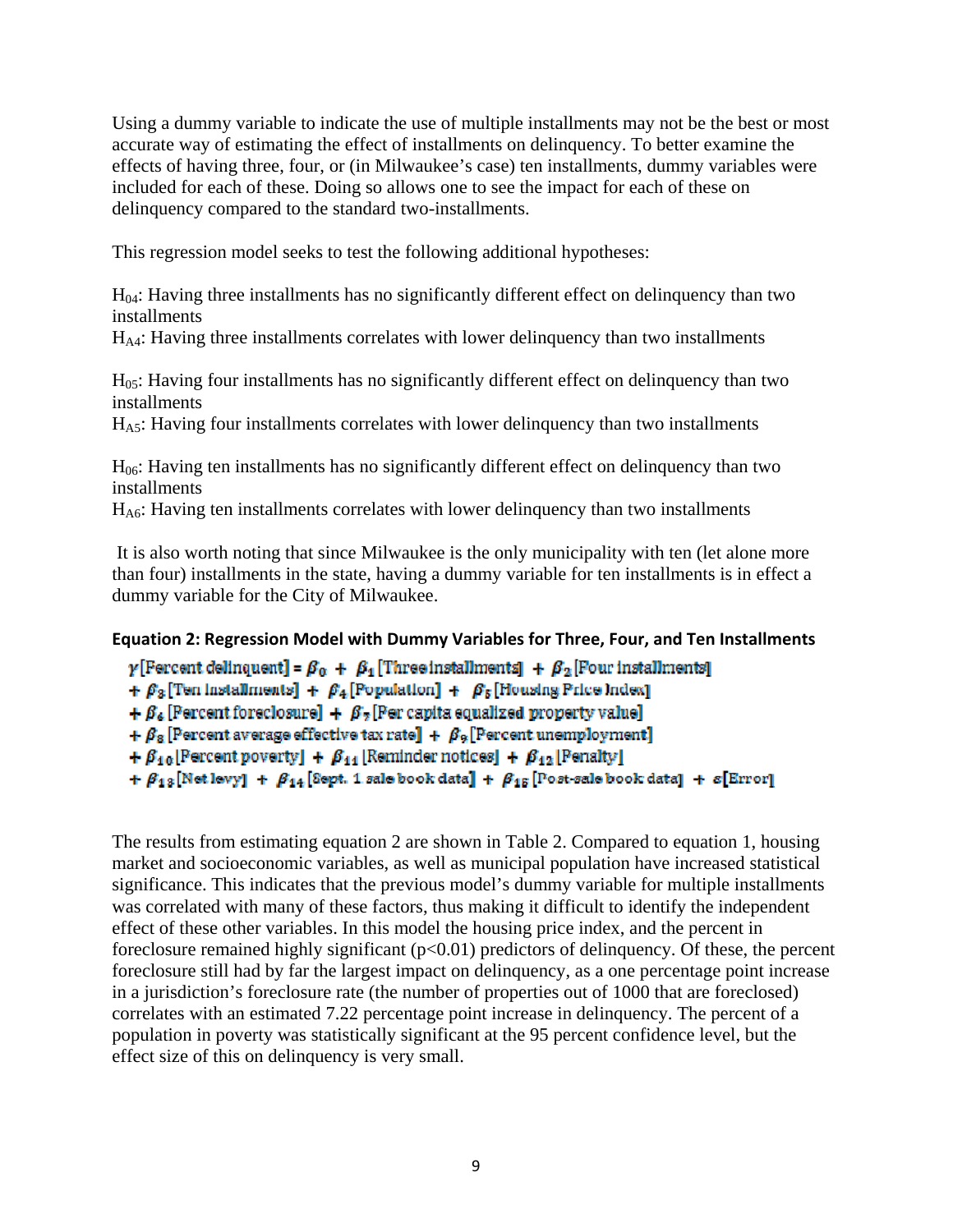Several of the administrative variables did not meet statistical significance in this model. The fact that the property tax rate variable is not significant may reflect that the variation in tax rates across the sample is quite small. Whether a municipality sent reminder notices was not statistically significant. Having the extra penalty for delinquency was also statistically insignificant. Thus, there is insufficient evidence to support  $H_{A2}$  and  $H_{A3}$ . Perhaps, an increase in the late payment penalty would have a measureable impact on the delinquency rate.

The dummy variable for having three installments had a p-value of 0.031 with a coefficient of - 1.23. Holding all other factors constant, there is thus a 96.9 percent probability that there is between a 1.77 and 0.682 percentage point decrease in delinquency from having three installments as opposed to two installments, with an estimated effect of a -1.23 percentage point decrease in delinquency. For a municipality that had the average delinquency rate for this sample, 2.49 percent, adding a third installment may reduce the delinquency rate by nearly half. This provides sufficient statistical evidence to reject  $H_{04}$  and support  $H_{A4}$ .

The variable for having four installments is statistically insignificant. One reason for this high pvalue is that there were relatively few observations with four installments (nearly half that of those in the sample with three installments); fewer observations increase standard errors and make it more difficult to reach statistical significance. Alternatively, these results may suggest that while there may be a benefit from adopting three installments over two, the marginal benefit of adding a fourth installment is not statically significant. Finally, there is the possibility that some unobserved characteristics correlated with four installment municipalities that could affecting these results.

The variable for ten installments returned a p-value of 0.052, which is significant at the 90 percent confidence level  $(p<0.10)$ , but the direction of the coefficient is positive instead of negative. It is important to emphasize that as only Milwaukee utilizes ten installments, this variable serves as a Milwaukee dummy variable. As the average delinquency rate in Milwaukee, 3.78 percent, is higher than the state average, the ten installment variable is really reflecting this higher rate. It is likely that other unmeasured factors, unrelated to the frequency of property tax payments, are driving the higher rate of delinquency in Milwaukee.<sup>1</sup>

With an R-squared of 0.62, 62 percent of the variation in delinquency is explained by the independent variables included in this regression. Again, this suggests a relatively strong "goodness of fit" for this regression model.

<sup>&</sup>lt;sup>1</sup> When population was removed from the equation, the coefficient to the ten installment variable became negative and insignificant. Also, taking the ten installment variable out of the regression produces virtually no change in the other regression coefficients.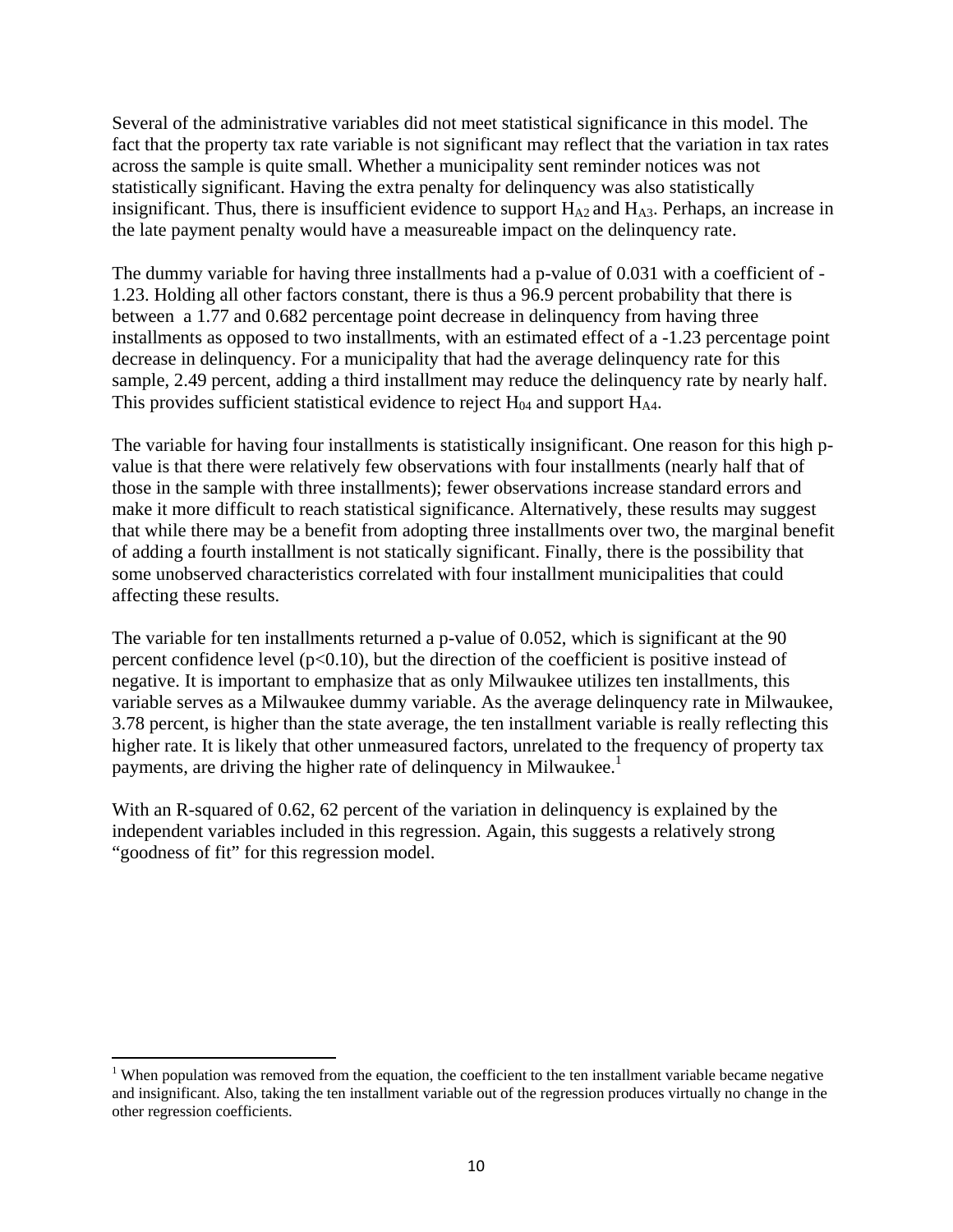**Table 2: Regression Results with Dummy Variables for Three, Four, and Ten Installments, with Percent Delinquent as the Dependent Variable**

| <b>Variables</b>        | <b>Coefficients</b> | <b>T-test statistic</b> | P-value |
|-------------------------|---------------------|-------------------------|---------|
| Three installments      | $-1.2276**$         | $-2.25$                 | 0.031   |
|                         | (0.5458)            |                         |         |
| Four installments       | $-0.3115$           | $-0.75$                 | 0.460   |
|                         | (0.4166)            |                         |         |
| Ten installments        | $4.229*$            | 2.01                    | 0.052   |
|                         | (2.104)             |                         |         |
| Population              | $-0.00000946**$     | $-2.45$                 | 0.019   |
|                         | (0.00000386)        |                         |         |
| Housing Price Index     | $-0.0834***$        | $-3.56$                 | 0.001   |
|                         | $(-0.0234)$         |                         |         |
| Percent foreclosure     | 7.2164***           | 3.59                    | 0.001   |
|                         | (2.0080)            |                         |         |
| Per capita equalized    |                     |                         |         |
| property value          | $-0.0000113**$      | $-2.21$                 | 0.033   |
| Percent average         | (0.00000512)        |                         |         |
| effective tax rate      | $-0.4259$           | $-0.55$                 | 0.588   |
|                         | (0.7785)            |                         |         |
| Percent unemployment    | 0.0002              | 0.76                    | 0.450   |
|                         | (0.0003)            |                         |         |
| Percent poverty         | $0.0966**$          | 2.55                    | 0.015   |
|                         | (0.0379)            |                         |         |
| <b>Reminder Notices</b> | $-0.0309$           | $-0.06$                 | 0.951   |
|                         | (0.5047)            |                         |         |
| Penalty                 | 0.3070              | 0.77                    | 0.445   |
|                         | (0.3972)            |                         |         |
| Net levy data           | 0.5647              | 1.28                    | 0.208   |
|                         | (0.4401)            |                         |         |
| Sept. 1 sale book data  | 1.6366**            | 2.50                    | 0.017   |
|                         | (0.6540)            |                         |         |
| Post-sale book data     | $-0.8392**$         | $-2.28$                 | 0.029   |
|                         | (0.3684)            |                         |         |
| Constant                | 2.1423              | 1.09                    | 0.283   |
|                         | (1.9658)            |                         |         |
| <b>Observations</b>     | 185                 |                         |         |
| R-squared               | 0.6201              |                         |         |

\*\*\* p<0.01, \*\* p<0.05, \* p<0.1

Robust standard errors are in parentheses. The coefficients represent the estimated change in percent delinquency from either a one percent change or (if the variable is a dummy variable) if the observation has that characteristic, holding all other factors constant.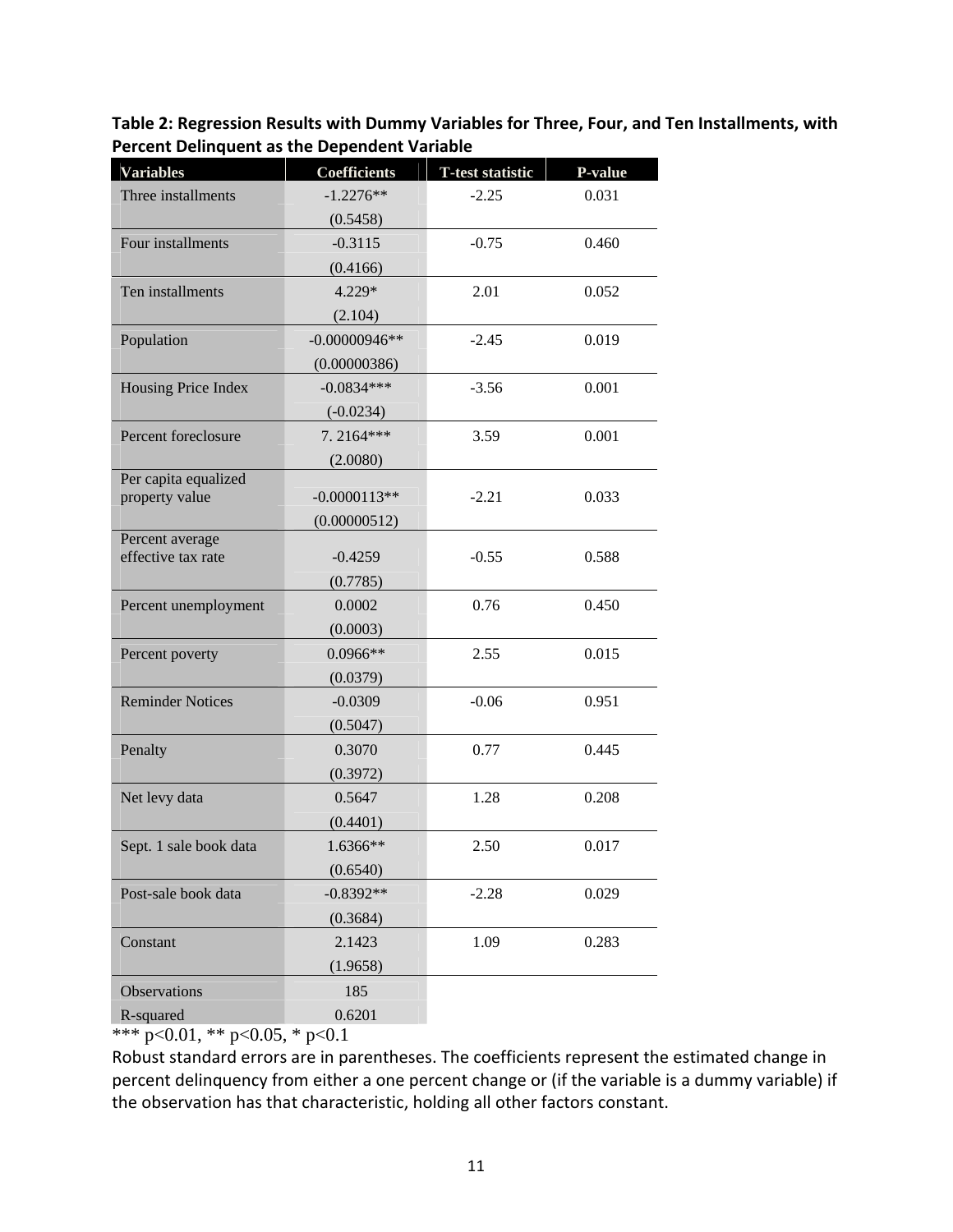### **Implications and Conclusions**

Despite the limitations encountered in this regression analysis, there are relevant conclusions with real policy implications. First, the revised regression model indicates that housing market and socioeconomic factors are indeed important to control for, and that the recent recession has taken a toll on citizens and municipalities alike. To help raise revenue, jurisdictions in Wisconsin may wish to consider imposing the optional 0.5 percent per month penalty for delinquencies. This analysis suggests that such a penalty is small enough to not significantly increase delinquency.

This analysis also results shed light on the important question of how the number of payment installments impacts delinquency. The results provide strong statistical evidence that having three installments as opposed to two leads to a 1.23 percentage point decline in delinquency. For the average Wisconsin municipality surveyed, this reduces delinquency in half. Having four installments, by contrast, appears to not provide a marginal benefit great enough to say with statistical significance that four installments are an improvement. The limited nature of the sample used in this study makes it difficult to assess the impact of Milwaukee's ten installment system. Currently the number taxpayers with escrow accounts, which break property tax payments into several installments, is rising. Some large lenders, such as JPMorgan Chase, have since 2007 required escrow accounts for all new subprime loans (Anderson and Dokko, 2009). All Federal Housing Administration approved mortgages require escrow accounts as well (U.S. Federal Housing Administration, 2011). Over time, the importance of the number of property tax payment installments may decline as the proportion of taxpayers using escrow accounts increases. Each jurisdiction must judge for itself if the estimated benefits of reducing delinquency by going to a three installment system outweigh any potential administrative costs in doing so. However, this study's results provide valuable information that help inform such decisions as well as inform future research on property tax administration.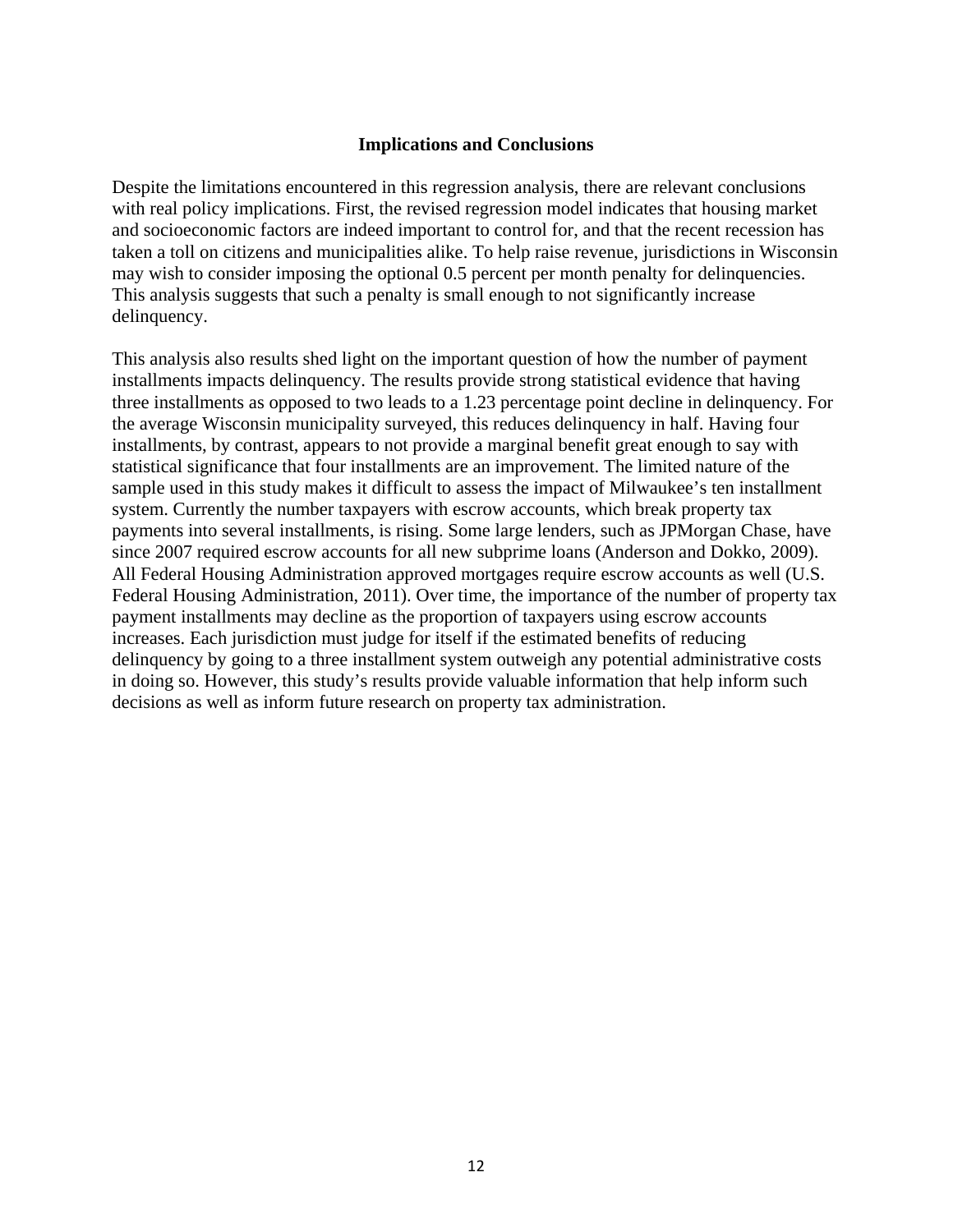#### **References**

- American Community Survey. (2010). 2005-2009 American Community Survey 5-Year Estimates. Washington, D.C.: U.S. Census Bureau. Retrieved from http://factfinder.census.gov/servlet/DatasetMainPageServlet?\_program=ACS.
- Anderson, N.B. and Dokko, J.K. (2009). Mortgage Delinquency and Property Taxes. *State Tax Notes* 52(1), 49-57.
- Berger, M., Collins, S., Fuchs, P., Ley, E., and Rosen, L. (2011). City of Milwaukee: The Collection of Municipal Fees. Madison, WI: La Follette School of Public Affairs, University of Wisconsin-Madison. Retrieved from http://www.lafollette.wisc.edu/publications/workshops/2011/fees.pdf
- Carbal, M., and Hoxby, C. (2010). The Hated Property Tax: Salience, Tax Rates, and Tax Revolts. Stanford University Working Paper. Retrieved from http://www.stanford.edu/~mcabral/Tax\_Salience.pdf
- Federal Housing Finance Agency. (2011a). City HPI Data. Retrieved from http://www.fhfa.gov/Default.aspx?Page=14
- Federal Housing Finance Agency. (2011b). State HPI Data. Retrieved fromhttp://www.fhfa.gov/Default.aspx?Page=215
- Gawenda, D. (2011). Personal communication with Madison's city treasurer.
- Klajbor, J. (2011). Personal communication with the City of Milwaukee's Special Deputy City Treasurer.
- Lowell, C. (1974). Property Taxation: What's Good and What's Bad about It. *American Journal of Economics and Sociology* 33(1): 89-102.
- Mikesell, J.L. (1976). Property Market Dynamics, Local Economies, and Tax Delinquency. *State & Local Government Review* 8(2): 41-45.
- O'Flaherty, B. (1990). The Option Value of Tax Delinquency: Theory. *Journal of Urban Economics* 28, 287-317.
- Olin, R. (2011). Property Tax Administration. Wisconsin Legislative Fiscal Bureau: Informational Paper 14. Retrieved from http://legis.wisconsin.gov/lfb/Informationalpapers/14\_Property%20Tax%20Administrati on.pdf

RealtyTrac. (2011). Foreclosure Trends. Retrieved from realtytrac.com

Runde, A. (2011). State Property Tax Credits. Wisconsin Legislative Fiscal Bureau: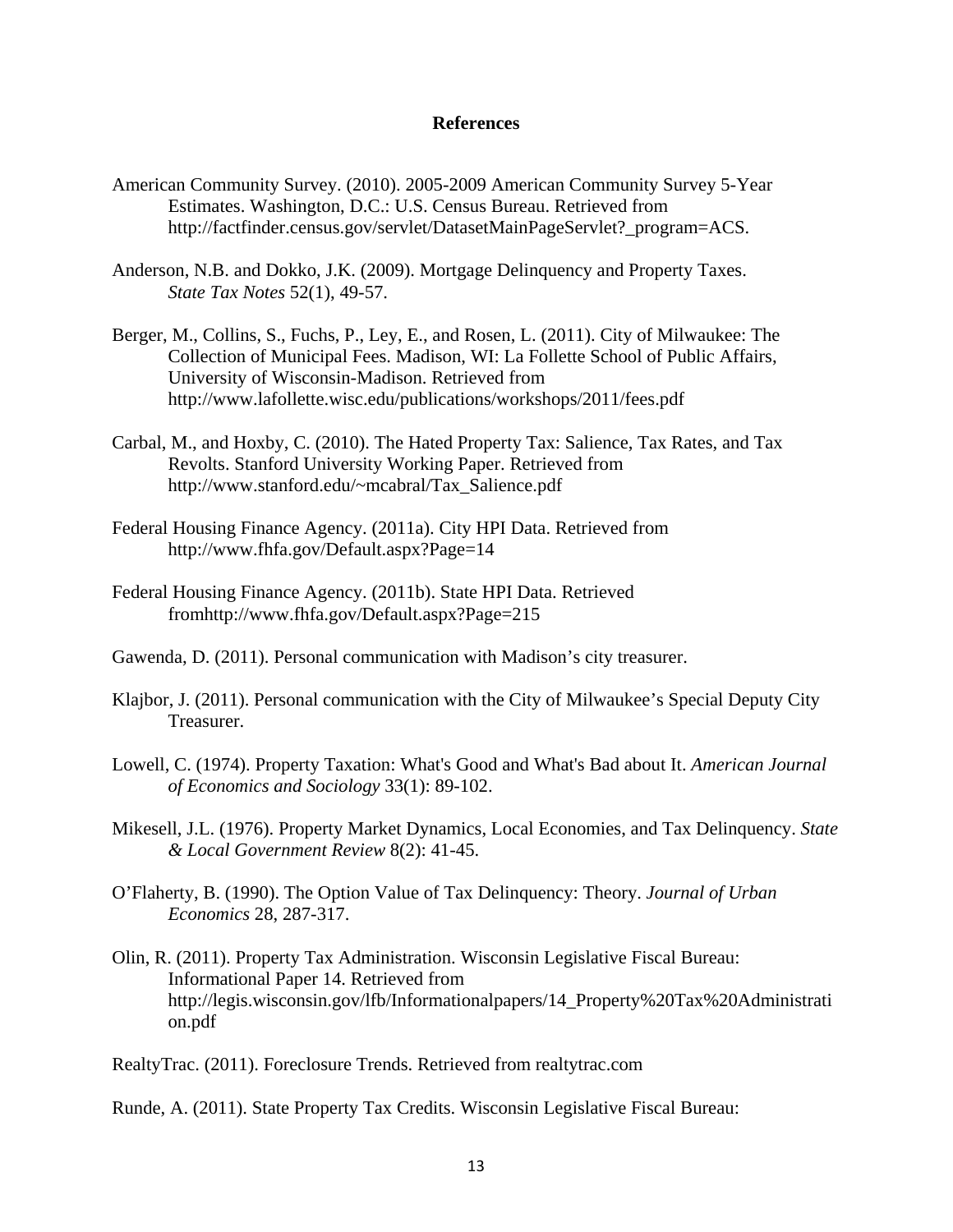Informational Paper 21. Retrieved from http://legis.wisconsin.gov/lfb/Informationalpapers/21\_State%20Property%20Tax%20Cre dits.pdf

- U.S. Federal Housing Administration. (2011). FHA Loan Closing Costs. Retrieved from http://www.fha-home-loans.com/closing\_costs\_of\_fha\_loans.htm
- Walker, S. (2011). *Budget in Brief*. Madison, WI. Retrieved from http://www.doa.state.wi.us/debf/pdf\_files/bib1113.pdf.
- Wisconsin Department of Administration. (2005). List of Municipalities by Alphabetical Order. Demographic Services Center. Retrieved from http://www.doa.state.wi.us/docs\_view2.asp?docid=436
- Wisconsin Legislative Reference Bureau. 2011. 2009-10 Wisconsin Statutes & Annotations Chapter 24: Property Tax Collection. Retrieved from http://legis.wisconsin.gov/statutes/2009/09Stat0074.pdf.
- Wisconsin Department of Revenue. (2005). Town, Village, and City Taxes. Retrieved from http://www.revenue.wi.gov/pubs/slf/tvc05.pdf
- Wisconsin Department of Revenue. (2006a). Town, Village, and City Taxes. Retrieved from http://www.revenue.wi.gov/pubs/slf/tvc06.pdf
- Wisconsin Department of Revenue. (2006b). 2005 Municipal and County Finance Forms: Revenues/As audited through end of 15 December 2006. Excel file.
- Wisconsin Department of Revenue. (2006c). 2005/06 Property Tax Master Data File. Excel file.
- Wisconsin Department of Revenue. (2007a). Town, Village, and City Taxes. Retrieved from http://www.revenue.wi.gov/pubs/slf/tvc07.pdf
- Wisconsin Department of Revenue. (2007b). 2006/07 Property Tax Master Data File. Excel file.
- Wisconsin Department of Revenue. (2008a). Town, Village, and City Taxes. Retrieved from http://www.revenue.wi.gov/pubs/slf/tvc08.pdf
- Wisconsin Department of Revenue. (2008b). 2006 Municipal and County Finance Forms: Revenues/As audited through end of 20 January 2008. Excel file.
- Wisconsin Department of Revenue. (2008c). 2007/08 Property Tax Master Data File. Excel file.
- Wisconsin Department of Revenue. (2009a). Town, Village, and City Taxes. Retrieved from http://www.revenue.wi.gov/pubs/slf/tvc09.pdf

Wisconsin Department of Revenue. (2009b). 2007 Municipal and County Finance Forms: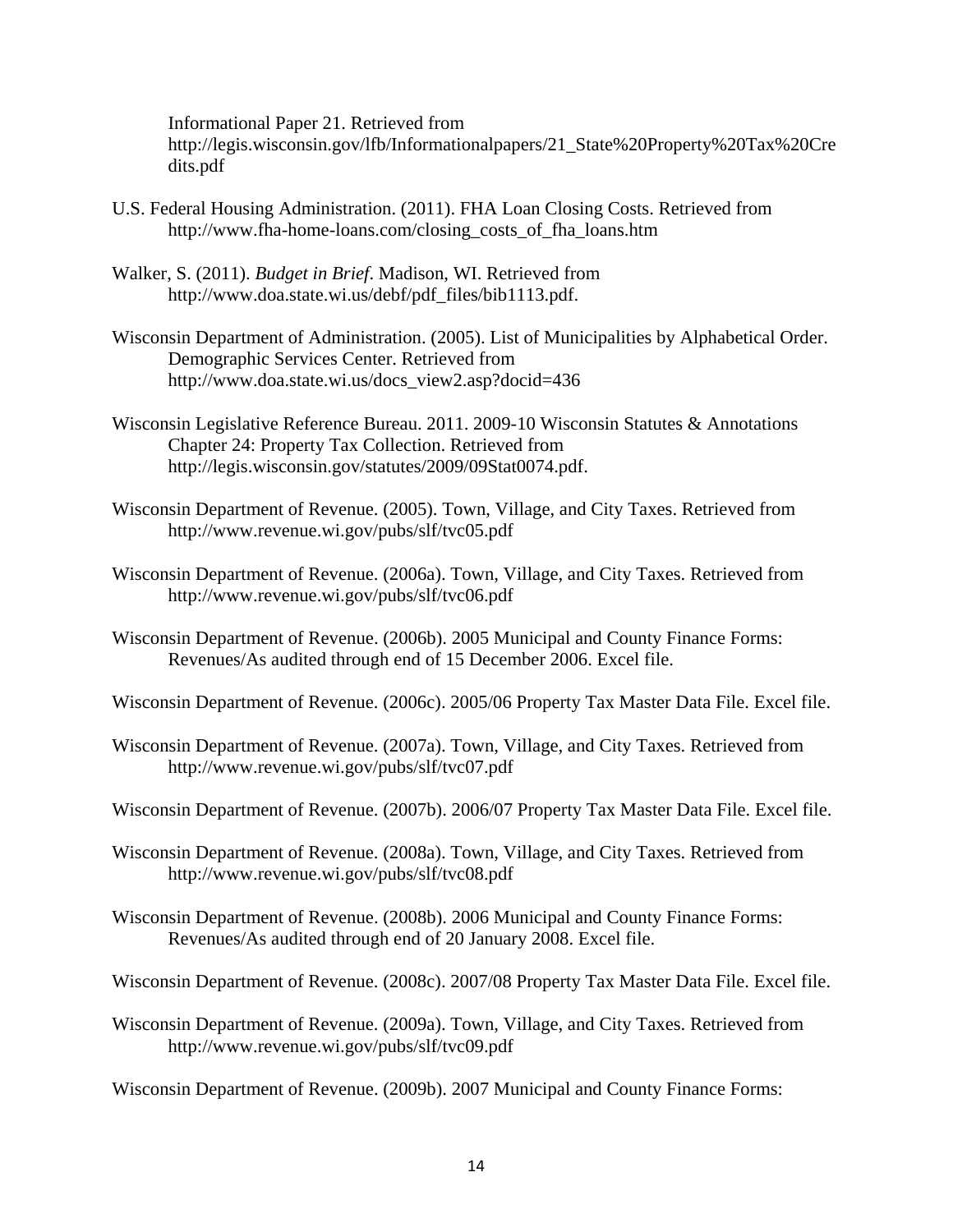Revenues/As audited through end of 15 January 2009. Excel file.

Wisconsin Department of Revenue. (2009c). 2008/09 Property Tax Master Data File. Excel file.

- Wisconsin Department of Revenue. (2010a). 2008 Municipal and County Finance Forms: Revenues/As audited through end of 15 January 2010. Excel file.
- Wisconsin Department of Revenue. (20010b). 2009/10 Property Tax Master Data File. Excel file.
- Wisconsin Department of Revenue. (2011a). Property Taxes: Municipalities Using an Optional Multiple Installment Plan. Excel file.
- Wisconsin Department of Revenue. (2011b). 2009 Municipal and County Finance Forms: Revenues /As audited through end of 3 January 2011. Excel file.
- Wisconsin Department of Revenue. (2011c). Statement of Changes in Equalized Values by Class and Item—State Totals. Retrieved from: https://ww2.revenue.wi.gov/EqValue2/application
- Wisconsin Department of Workforce Development. (2011). WORKnet Local Area Unemployment Statistics (LAUS) Search. Retrieved from http://worknet.wisconsin.gov/worknet/dalaus.aspx?menuselection=da
- Wisconsin State Legislature. (2006). 2005 Wisconsin Act 349. Retrieved from http://legis.wisconsin.gov/2005/data/acts/05Act349.pdf.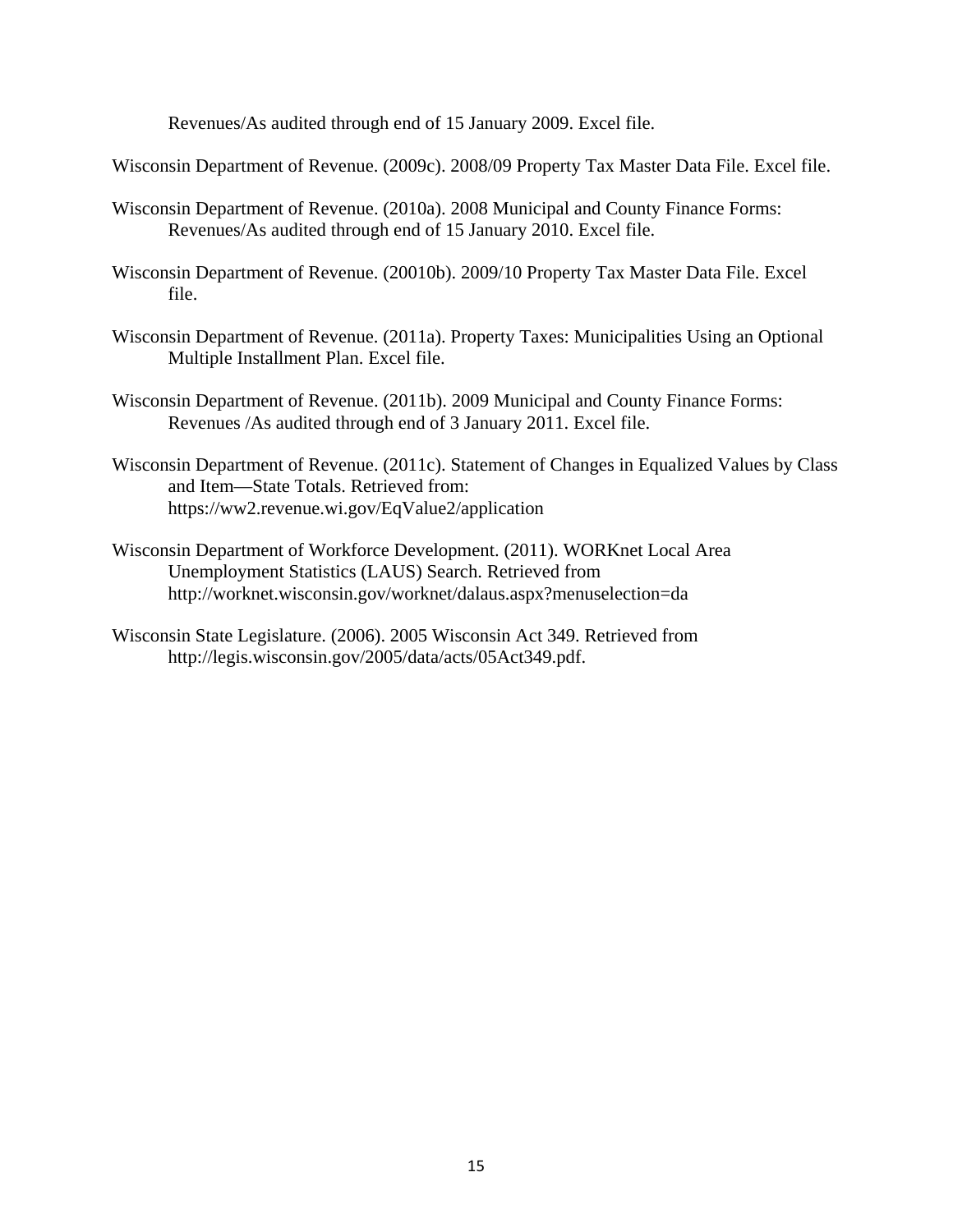# **Appendix A: Table of Municipalities Providing Data**

The following table lists the municipalities participating in this study, with some simple descriptive statistics for each.

| <b>Municipality</b>  | County       | 2009              | <b>Installments</b> | <b>Extra</b>   | <b>Reminders</b> |
|----------------------|--------------|-------------------|---------------------|----------------|------------------|
|                      |              | <b>Population</b> |                     | penalty        |                  |
| Appleton             | Outagamie    | 60,200            | 3                   | N <sub>o</sub> | $\rm No$         |
| Appleton             | Winnebago    | 960               | 3                   | N <sub>o</sub> | Yes              |
| Ashwaubenon          | <b>Brown</b> | 17,820            | $\overline{2}$      | Yes            | Yes              |
| <b>Beloit</b>        | Rock         | 37,000            | $\overline{4}$      | Yes            | Yes              |
| <b>Brookfield</b>    | Waukesha     | 39,600            | $\overline{2}$      | Yes            | Yes              |
| Cedarburg            | Ozaukee      | 11,440            | $\overline{2}$      | Yes            | Yes              |
| De Pere              | <b>Brown</b> | 22,780            | $\overline{2}$      | Yes            | Yes              |
| Fitchburg            | Dane         | 23,520            | $\overline{2}$      | Yes            | Yes              |
| Franklin             | Milwaukee    | 21,250            | 3                   | Yes            | N <sub>o</sub>   |
| Germantown           | Washington   | 19,930            | $\overline{2}$      | Yes            | N <sub>o</sub>   |
| <b>Grand Chute</b>   | Outagamie    | 20,550            | $\overline{2}$      | No             | Yes              |
| Green Bay            | <b>Brown</b> | 103,500           | $\mathbf{2}$        | Yes            | Yes              |
| Greenfield           | Milwaukee    | 36,300            | $\overline{3}$      | Yes            | N <sub>o</sub>   |
| Janesville           | Rock         | 63,500            | $\overline{2}$      | Yes            | Yes              |
| Madison              | Dane         | 227,700           | $\overline{2}$      | Yes            | Yes              |
| Manitowoc            | Manitowoc    | 34,700            | $\overline{4}$      | N <sub>o</sub> | Yes              |
| Marshfield           | Wood         | 18,750            | $\overline{2}$      | N <sub>o</sub> | Yes              |
| Menasha              | Winnebago    | 17,437            | $\overline{4}$      | N <sub>o</sub> | Yes              |
| Menomonee            | Waukesha     | 34,600            | $\overline{2}$      | Yes            | Yes              |
| Falls<br>Mequon      | Ozaukee      | 23,660            | $\overline{2}$      | Yes            | Yes              |
| Milwaukee            | Milwaukee    | 584,000           | 10                  | Yes            | Yes              |
| Muskego              | Waukesha     | 23,100            | 3                   | Yes            | Yes              |
| Neenah               | Winnebago    | 25,800            | $\overline{4}$      | No             | Yes              |
| New Berlin           | Waukesha     | 39,300            | 3                   | Yes            | Yes              |
|                      |              |                   |                     |                |                  |
| <b>Oak Creek</b>     | Milwaukee    | 32,600            | $\overline{4}$      | Yes            | N <sub>o</sub>   |
| Oshkosh              | Winnebago    | 65,900            | $\overline{4}$      | N <sub>o</sub> | Yes              |
| Port Washington      | Ozaukee      | 11,200            | $\overline{2}$      | Yes            | Yes              |
| South<br>Milwaukee   | Milwaukee    | 21,250            | $\overline{3}$      | Yes            | No               |
| <b>Stevens Point</b> | Portage      | 26,200            | $\overline{2}$      | Yes            | Yes              |
| Sun Prairie          | Dane         | 26,100            | $\overline{2}$      | Yes            | Yes              |
| Superior             | Douglas      | 27,100            | $\overline{2}$      | No             | No               |

**Table A.1: Participating Municipalities**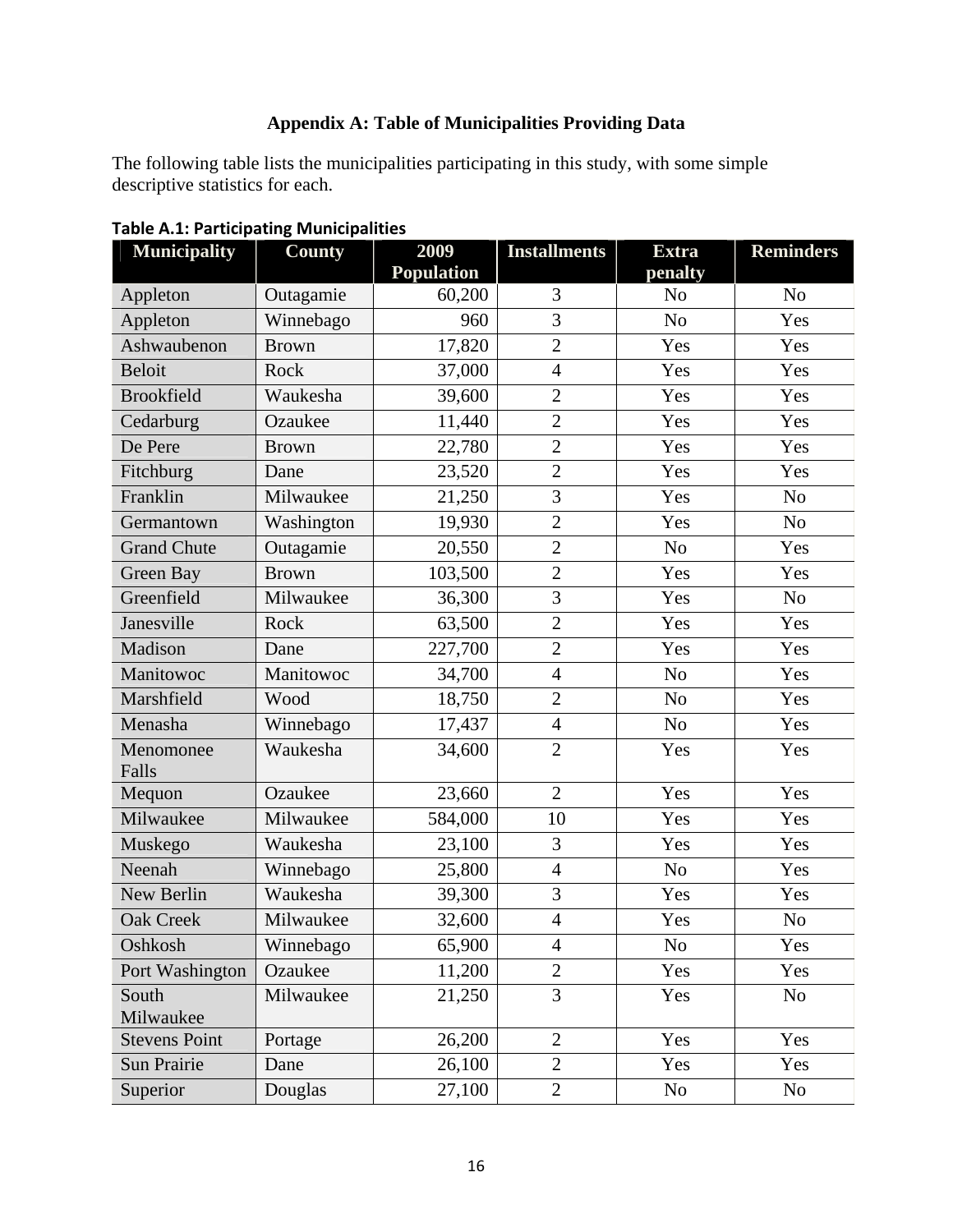| <b>Municipality</b> | <b>County</b> | 2009              | <b>Installments</b> | <b>Extra</b>   | <b>Reminders</b> |
|---------------------|---------------|-------------------|---------------------|----------------|------------------|
|                     |               | <b>Population</b> |                     | penalty        |                  |
| <b>Two Rivers</b>   | Manitowoc     | 12,570            | 3                   | N <sub>0</sub> | Yes              |
| Watertown           | Jefferson     | 14,580            | 3                   | N <sub>o</sub> | N <sub>o</sub>   |
| Watertown           | Dodge         | 8,585             | 3                   | N <sub>o</sub> | N <sub>o</sub>   |
| Waukesha            | Waukesha      | 68,800            | 3                   | Yes            | Yes              |
| Wauwatosa           | Milwaukee     | 45,800            | 3                   | Yes            | N <sub>o</sub>   |
| <b>West Allis</b>   | Milwaukee     | 60,600            | 3                   | Yes            | N <sub>o</sub>   |
| <b>West Bend</b>    | Washington    | 30,400            | 4                   | Yes            | N <sub>o</sub>   |